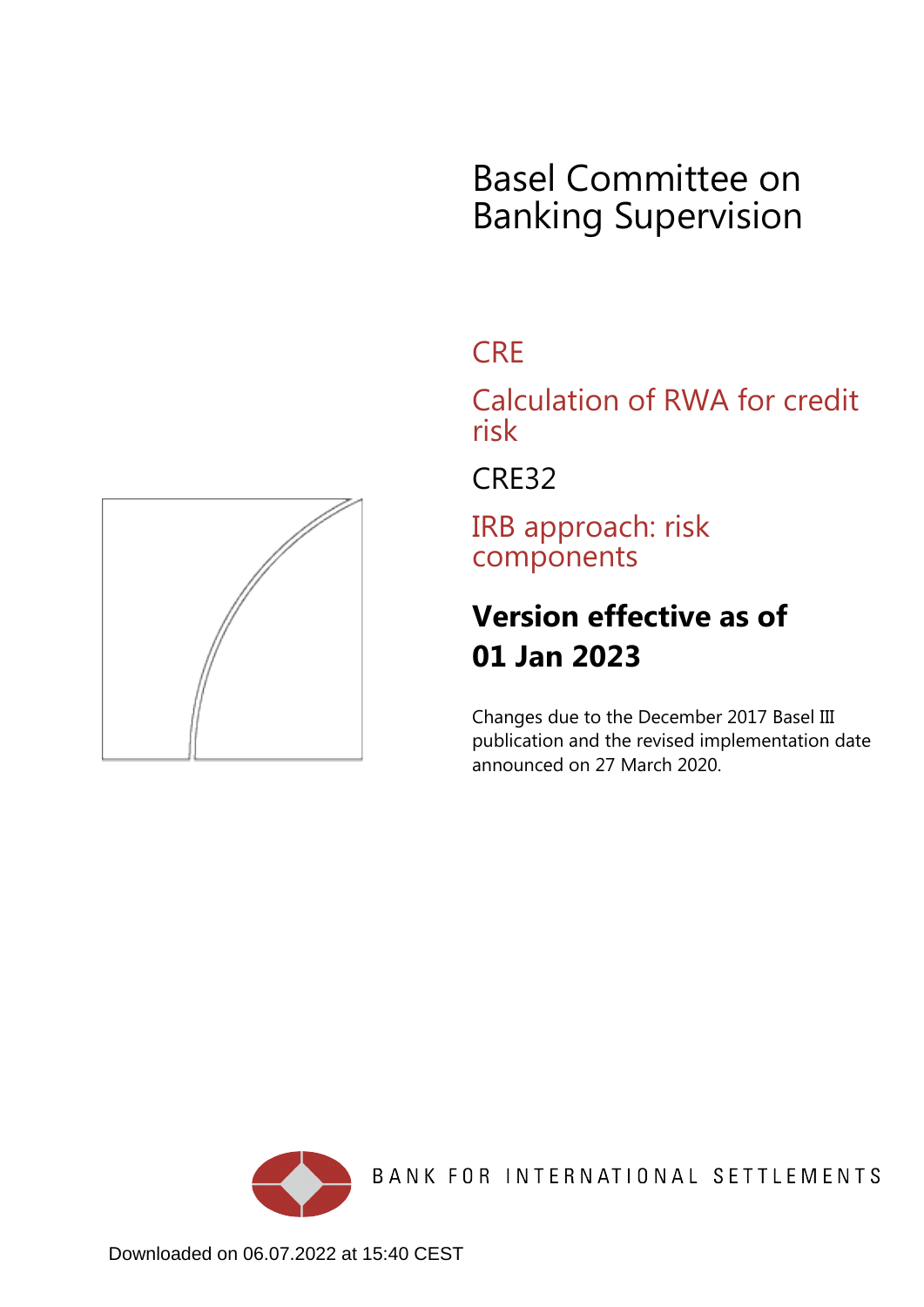*© Bank for International Settlements 2022. All rights reserved.*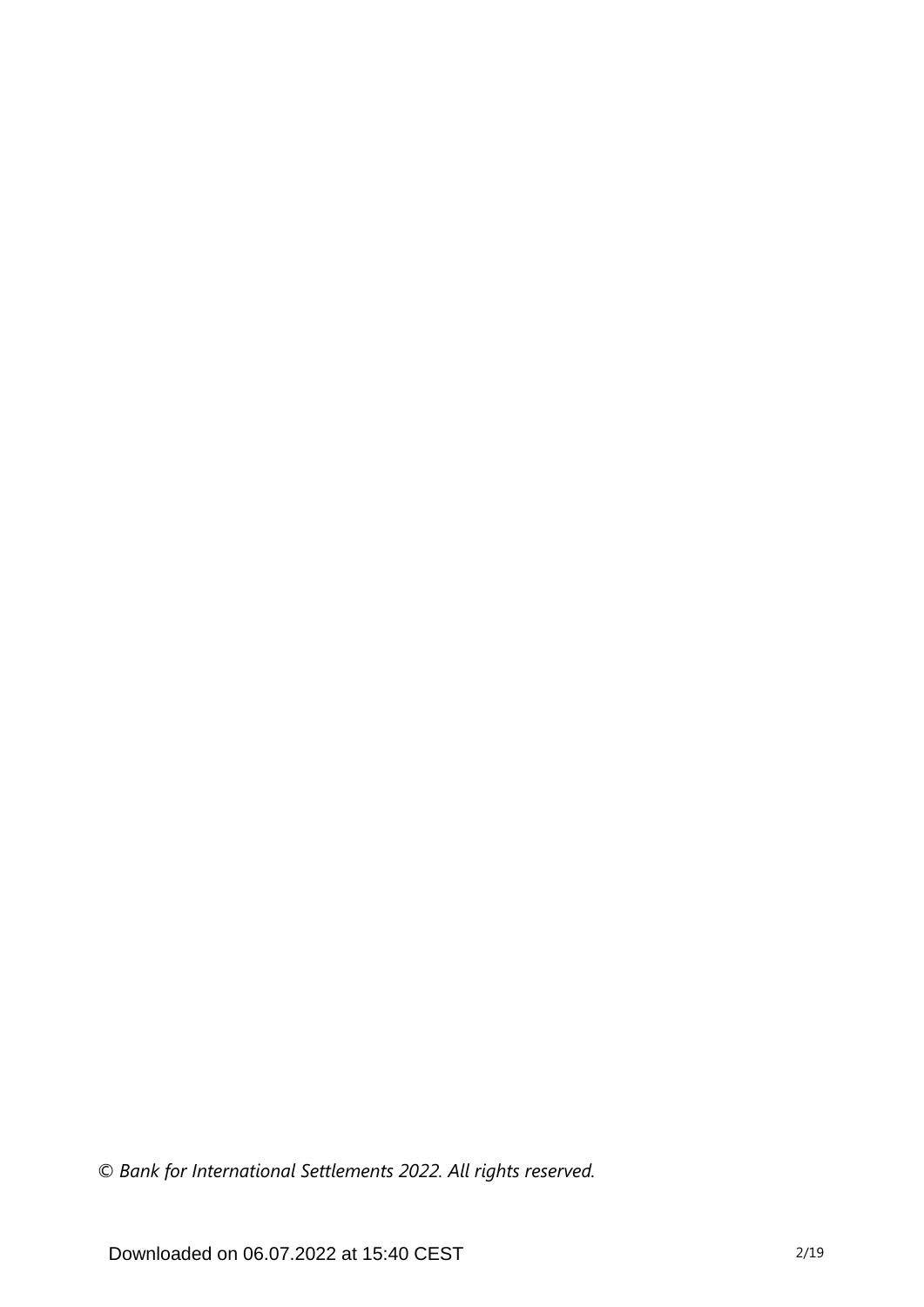# **Introduction**

This chapter presents the calculation of the risk components (PD, LGD, EAD, M) that are used in the formulas set out in [CRE31.](https://www.bis.org/basel_framework/chapter/CRE/31.htm?tldate=20230101&inforce=20230101&published=20200327) In calculating these components, the legal certainty standards for recognising credit risk mitigation under the standardised approach to credit risk ([CRE22](https://www.bis.org/basel_framework/chapter/CRE/22.htm?tldate=20230101&inforce=20230101&published=20201126)) apply for both the foundation and advanced internal ratings-based (IRB) approaches. **32.1**

# **Risk components for corporate, sovereign and bank exposures**

**32.2** This section, [CRE32.2](https://www.bis.org/basel_framework/chapter/CRE/32.htm?tldate=20230101&inforce=20230101&published=20200327#paragraph_CRE_32_20230101_32_2) to [CRE32.56,](https://www.bis.org/basel_framework/chapter/CRE/32.htm?tldate=20230101&inforce=20230101&published=20200327#paragraph_CRE_32_20230101_32_56) sets out the calculation of the risk components for corporate, sovereign and bank exposures. In the case of an exposure that is guaranteed by a sovereign, the floors that apply to the risk components do not apply to that part of the exposure covered by the sovereign guarantee (ie any part of the exposure that is not covered by the guarantee is subject to the relevant floors).

## **Probability of default (PD)**

- For corporate, sovereign and bank exposures, the PD is the one-year PD associated with the internal borrower grade to which that exposure is assigned. The PD of borrowers assigned to a default grade(s), consistent with the reference definition of default, is 100%. The minimum requirements for the derivation of the PD estimates associated with each internal borrower grade are outlined in [CRE36.77](https://www.bis.org/basel_framework/chapter/CRE/36.htm?tldate=20230101&inforce=20230101&published=20200327#paragraph_CRE_36_20230101_36_77) to [CRE36.79](https://www.bis.org/basel_framework/chapter/CRE/36.htm?tldate=20230101&inforce=20230101&published=20200327#paragraph_CRE_36_20230101_36_79). **32.3**
- **32.4** With the exception of exposures in the sovereign asset class, the PD for each exposure that is used as input into the risk weight formula and the calculation of expected loss must not be less than 0.05%.

# **Loss given default (LGD)**

**32.5** A bank must provide an estimate of the LGD for each corporate, sovereign and bank exposure. There are two approaches for deriving this estimate: a foundation approach and an advanced approach. As noted in [CRE30.34,](https://www.bis.org/basel_framework/chapter/CRE/30.htm?tldate=20230101&inforce=20230101&published=20200327#paragraph_CRE_30_20230101_30_34) the advanced approach is not permitted for exposures to certain entities.

**LGD under the foundation internal ratings-based (F-IRB) approach: treatment of unsecured claims and non-recognised collateral**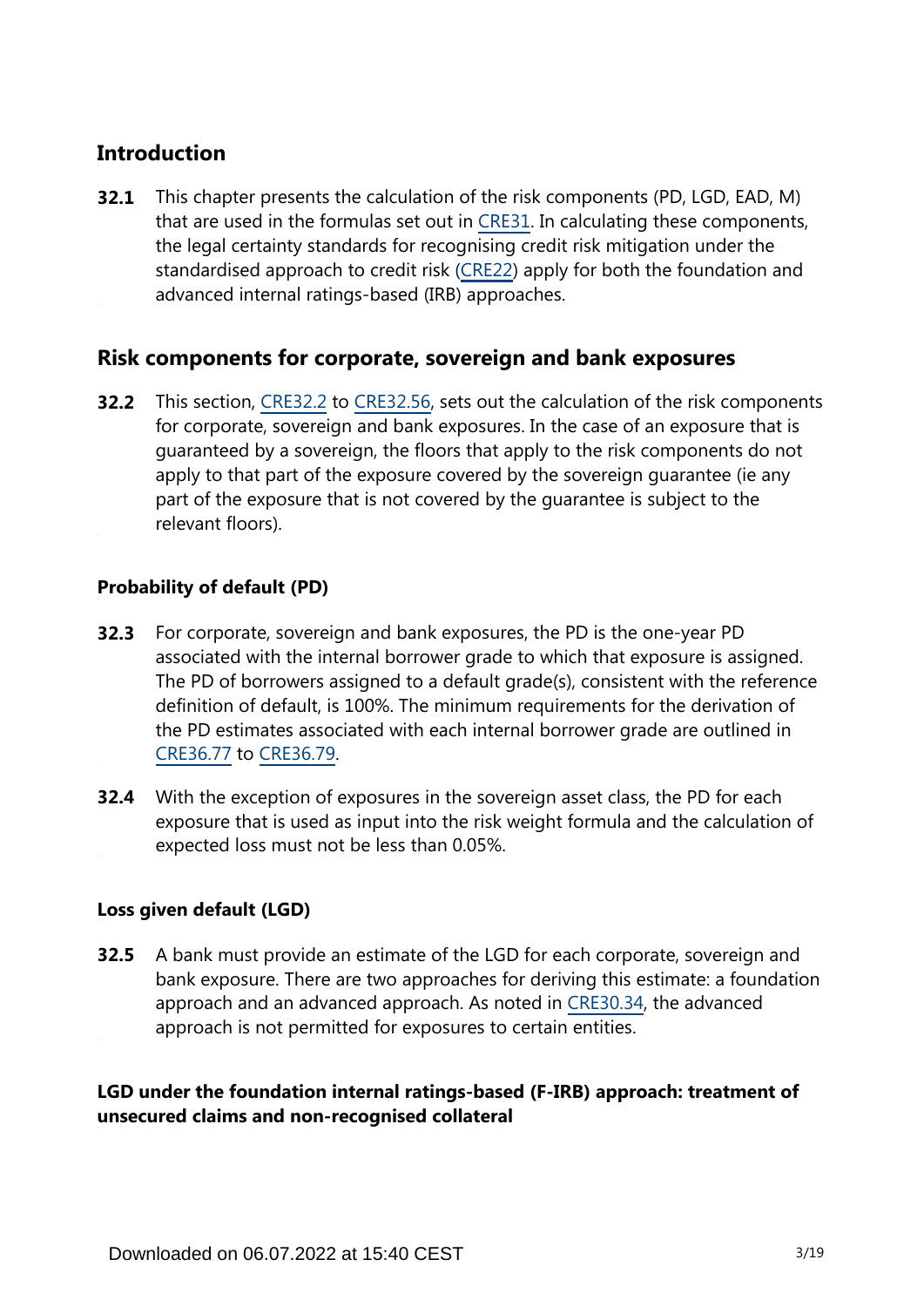# **32.6**

Under the foundation approach, senior claims on sovereigns, banks, securities firms and other financial institutions (including insurance companies and any financial institutions in the corporate asset class) that are not secured by recognised collateral will be assigned a 45% LGD. Senior claims on other corporates that are not secured by recognised collateral will be assigned a 40% LGD.

**32.7** All subordinated claims on corporates, sovereigns and banks will be assigned a 75% LGD. A subordinated loan is a facility that is expressly subordinated to another facility. At national discretion, supervisors may choose to employ a wider definition of subordination. This might include economic subordination, such as cases where the facility is unsecured and the bulk of the borrower's assets are used to secure other exposures.

## **LGD under the F-IRB approach: collateral recognition**

- **32.8** In addition to the eligible financial collateral recognised in the standardised approach, under the F-IRB approach some other forms of collateral, known as eligible IRB collateral, are also recognised. These include receivables, specified commercial and residential real estate, and other physical collateral, where they meet the minimum requirements set out in [CRE36.131](https://www.bis.org/basel_framework/chapter/CRE/36.htm?tldate=20230101&inforce=20230101&published=20200327#paragraph_CRE_36_20230101_36_131) to [CRE36.147](https://www.bis.org/basel_framework/chapter/CRE/36.htm?tldate=20230101&inforce=20230101&published=20200327#paragraph_CRE_36_20230101_36_147). For eligible financial collateral, the requirements are identical to the operational standards as set out in the credit risk mitigation section of the standardised approach (see [CRE22\)](https://www.bis.org/basel_framework/chapter/CRE/22.htm?tldate=20230101&inforce=20230101&published=20201126).
- **32.9** The simple approach to collateral presented in the standardised approach is not available to banks applying the IRB approach.
- **32.10** The LGD applicable to a collateralised transaction (LGD\*) must be calculated as the exposure weighted average of the LGD applicable to the unsecured part of an exposure (LGD $_{1}$ ) and the LGD applicable to the collateralised part of an exposure (LGD<sub>c</sub>). Specifically, the formula that follows must be used, where:
	- (1) E is the current value of the exposure (ie cash lent or securities lent or posted). In the case of securities lent or posted the exposure value has to be increased by applying the appropriate haircuts  $(H<sub>r</sub>)$  according to the comprehensive approach for financial collateral.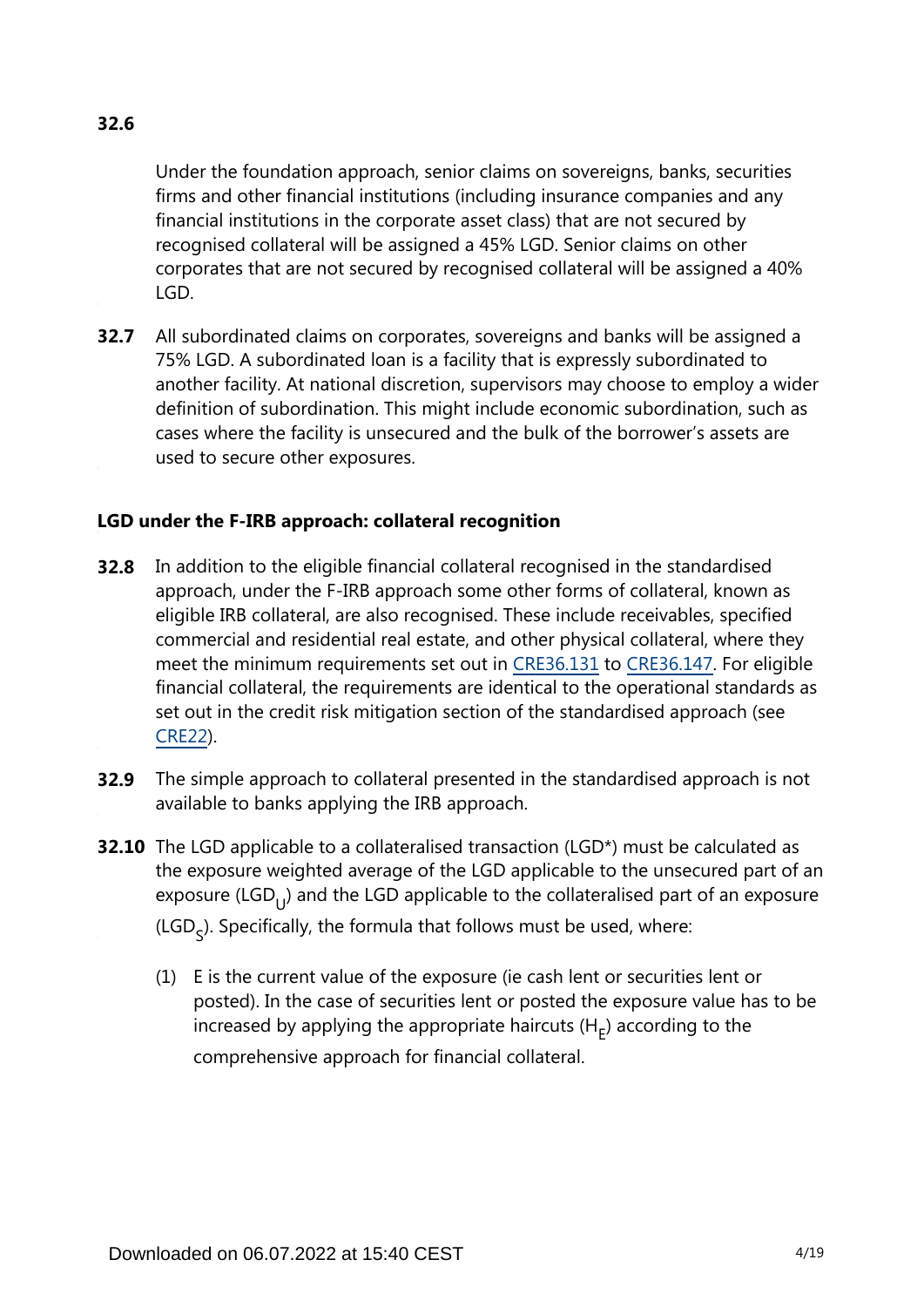- (2)  $E<sub>s</sub>$  is the current value of the collateral received after the application of the haircut applicable for the type of collateral (H<sub>c</sub>) and for any currency mismatches between the exposure and the collateral, as specified in [CRE32.11](https://www.bis.org/basel_framework/chapter/CRE/32.htm?tldate=20230101&inforce=20230101&published=20200327#paragraph_CRE_32_20230101_32_11) to [CRE32.12](https://www.bis.org/basel_framework/chapter/CRE/32.htm?tldate=20230101&inforce=20230101&published=20200327#paragraph_CRE_32_20230101_32_12). E<sub>S</sub> is capped at the value of E ⋅ (1+H<sub>E</sub>).
- (3)  $E_U = E \cdot (1 + H_E) E_s$ . The terms  $E_U$  and  $E_S$  are only used to calculate LGD\*. Banks must continue to calculate EAD without taking into account the presence of any collateral, unless otherwise specified.
- (4) LGD<sub>U</sub> is the LGD applicable for an unsecured exposure, as set out in <u>[CRE32.6](https://www.bis.org/basel_framework/chapter/CRE/32.htm?tldate=20230101&inforce=20230101&published=20200327#paragraph_CRE_32_20230101_32_6)</u> and [CRE32.7.](https://www.bis.org/basel_framework/chapter/CRE/32.htm?tldate=20230101&inforce=20230101&published=20200327#paragraph_CRE_32_20230101_32_7)
- (5)  $LGD<sub>c</sub>$  is the LGD applicable to exposures secured by the type of collateral used in the transaction, as specified in [CRE32.11.](https://www.bis.org/basel_framework/chapter/CRE/32.htm?tldate=20230101&inforce=20230101&published=20200327#paragraph_CRE_32_20230101_32_11)

$$
\mathsf{LGD}^* = \mathsf{LGD}_U \cdot \frac{E_U}{E \cdot (1 + H_E)} + \mathsf{LGD}_S \cdot \frac{E_S}{E \cdot (1 + H_E)}
$$

**32.11** The following table specifies the LGD<sub>S</sub> and haircuts applicable in the formula set out in [CRE32.10](https://www.bis.org/basel_framework/chapter/CRE/32.htm?tldate=20230101&inforce=20230101&published=20200327#paragraph_CRE_32_20230101_32_10):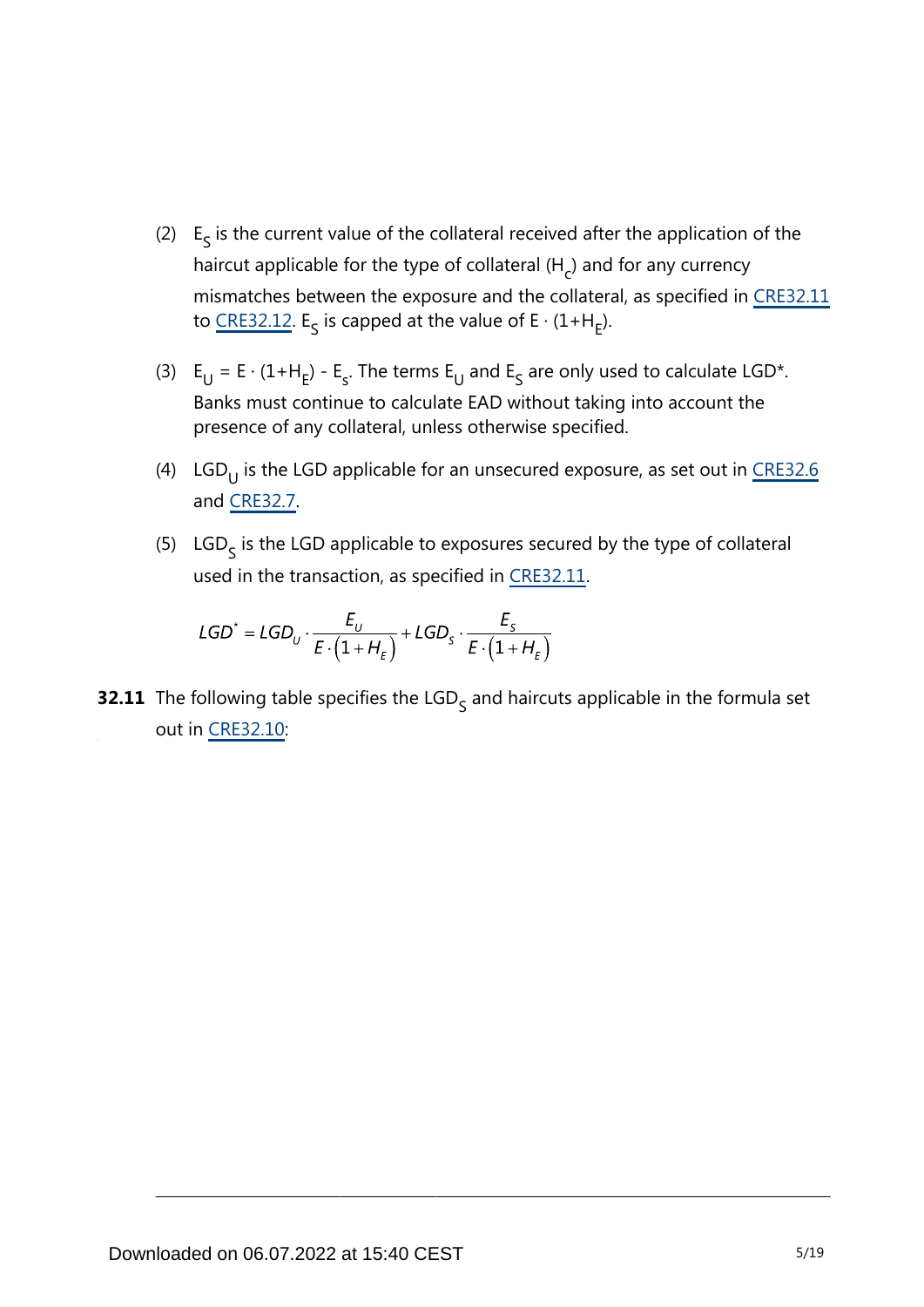| Type of collateral                                              | LGD <sub>c</sub>         | Haircut                                                                                                                                                                                                                                                                                                                                                                                                                                           |
|-----------------------------------------------------------------|--------------------------|---------------------------------------------------------------------------------------------------------------------------------------------------------------------------------------------------------------------------------------------------------------------------------------------------------------------------------------------------------------------------------------------------------------------------------------------------|
| Eligible financial<br>collateral                                | 0%                       | As determined by the haircuts that apply in the<br>comprehensive formula of the standardised<br>approach for credit risk (CRE22.49 for jurisdictions<br>that allow the use of ratings for regulatory purposes<br>and CRE22.50 for jurisdictions that do not).<br>The haircuts have to be adjusted for different<br>holding periods and non-daily remargining or<br>revaluation according to CRE22.56 to CRE22.59 of<br>the standardised approach. |
| Eligible receivables                                            | 20%                      | 40%                                                                                                                                                                                                                                                                                                                                                                                                                                               |
| Eligible residential real<br>estate / commercial<br>real estate | 20%                      | 40%                                                                                                                                                                                                                                                                                                                                                                                                                                               |
| Other eligible physical<br>collateral                           | 25%                      | 40%                                                                                                                                                                                                                                                                                                                                                                                                                                               |
| Ineligible collateral                                           | <b>Not</b><br>applicable | 100%                                                                                                                                                                                                                                                                                                                                                                                                                                              |

- **32.12** When eligible collateral is denominated in a different currency to that of the exposure, the haircut for currency risk is the same haircut that applies in the comprehensive approach [\(CRE22.52](https://www.bis.org/basel_framework/chapter/CRE/22.htm?tldate=20230101&inforce=20230101&published=20201126#paragraph_CRE_22_20230101_22_52) of the standardised approach).
- **32.13** Banks that lend securities or post collateral must calculate capital requirements for both of the following: (i) the credit risk or market risk of the securities, if this remains with the bank; and (ii) the counterparty credit risk arising from the risk that the borrower of the securities may default. [CRE32.37](https://www.bis.org/basel_framework/chapter/CRE/32.htm?tldate=20230101&inforce=20230101&published=20200327#paragraph_CRE_32_20230101_32_37) to [CRE32.43](https://www.bis.org/basel_framework/chapter/CRE/32.htm?tldate=20230101&inforce=20230101&published=20200327#paragraph_CRE_32_20230101_32_43) set out the calculation the EAD arising from transactions that give rise to counterparty credit risk. For such transactions the LGD of the counterparty must be determined using the LGD specified for unsecured exposures, as set out in [CRE32.6](https://www.bis.org/basel_framework/chapter/CRE/32.htm?tldate=20230101&inforce=20230101&published=20200327#paragraph_CRE_32_20230101_32_6) and [CRE32.7.](https://www.bis.org/basel_framework/chapter/CRE/32.htm?tldate=20230101&inforce=20230101&published=20200327#paragraph_CRE_32_20230101_32_7)

## **LGD under the F-IRB approach: methodology for the treatment of pools of collateral**

#### **LGD under the advanced approach**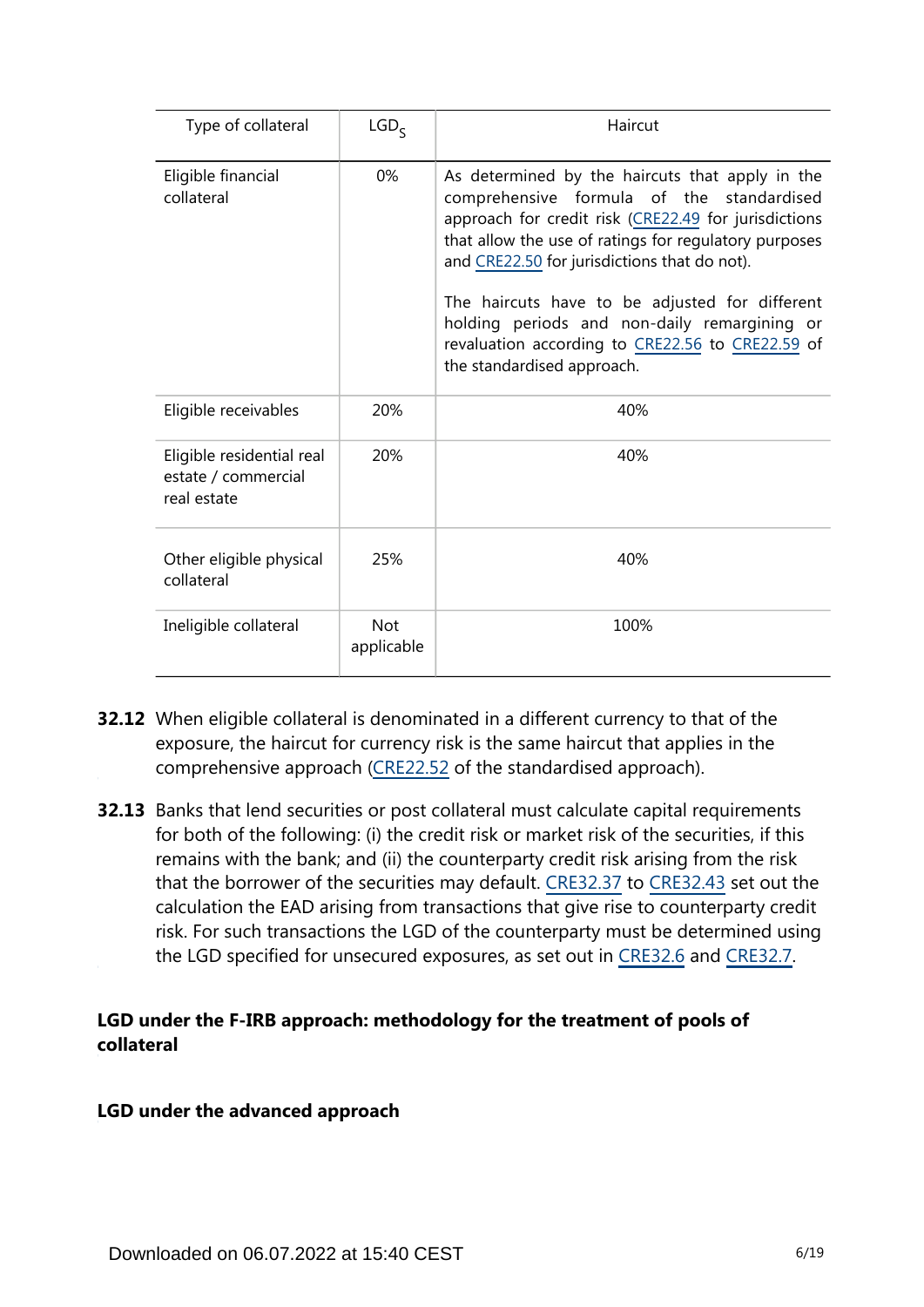- **32.15** Subject to certain additional minimum requirements specified below (and the conditions set out in [CRE30.34\)](https://www.bis.org/basel_framework/chapter/CRE/30.htm?tldate=20230101&inforce=20230101&published=20200327#paragraph_CRE_30_20230101_30_34), supervisors may permit banks to use their own internal estimates of LGD for corporate and sovereign exposures. LGD must be measured as the loss given default as a percentage of the EAD. Banks eligible for the IRB approach that are unable to meet these additional minimum requirements must utilise the foundation LGD treatment described above.
- **32.16** The LGD for each corporate exposure that is used as input into the risk weight formula and the calculation of expected loss must not be less than the parameter floors indicated in the table below (the floors do not apply to the LGD for exposures in the sovereign asset class):

| LGD parameter floors for corporate exposures |                                                                                                                                                   |  |  |  |
|----------------------------------------------|---------------------------------------------------------------------------------------------------------------------------------------------------|--|--|--|
| Unsecured                                    | Secured                                                                                                                                           |  |  |  |
| 25%                                          | Varying by collateral type:<br>• 0% financial<br>• 10% receivables<br>$\bullet$ 10% commercial or residential real estate<br>• 15% other physical |  |  |  |

- **32.17** The LGD floors for secured exposures in the table above apply when the exposure is fully secured (ie the value of collateral after the application of haircuts exceeds the value of the exposure). The LGD floor for a partially secured exposure is calculated as a weighted average of the unsecured LGD floor for the unsecured portion and the secured LGD floor for the secured portion. That is, the following formula should be used to determine the LGD floor, where:
	- (1) LGD<sub>U floor</sub> and LGD<sub>S</sub> floor are the floor values for fully unsecured and fully secured exposures respectively, as specified in the table in [CRE32.16](https://www.bis.org/basel_framework/chapter/CRE/32.htm?tldate=20230101&inforce=20230101&published=20200327#paragraph_CRE_32_20230101_32_16).
	- (2) The other terms are defined as set out in [CRE32.10](https://www.bis.org/basel_framework/chapter/CRE/32.htm?tldate=20230101&inforce=20230101&published=20200327#paragraph_CRE_32_20230101_32_10) and [CRE32.11](https://www.bis.org/basel_framework/chapter/CRE/32.htm?tldate=20230101&inforce=20230101&published=20200327#paragraph_CRE_32_20230101_32_11).

$$
Floor = LGD_{U\,floor} \cdot \frac{E_{U}}{E \cdot (1 + H_{E})} + LGD_{S\,floor} \cdot \frac{E_{S}}{E \cdot (1 + H_{E})}
$$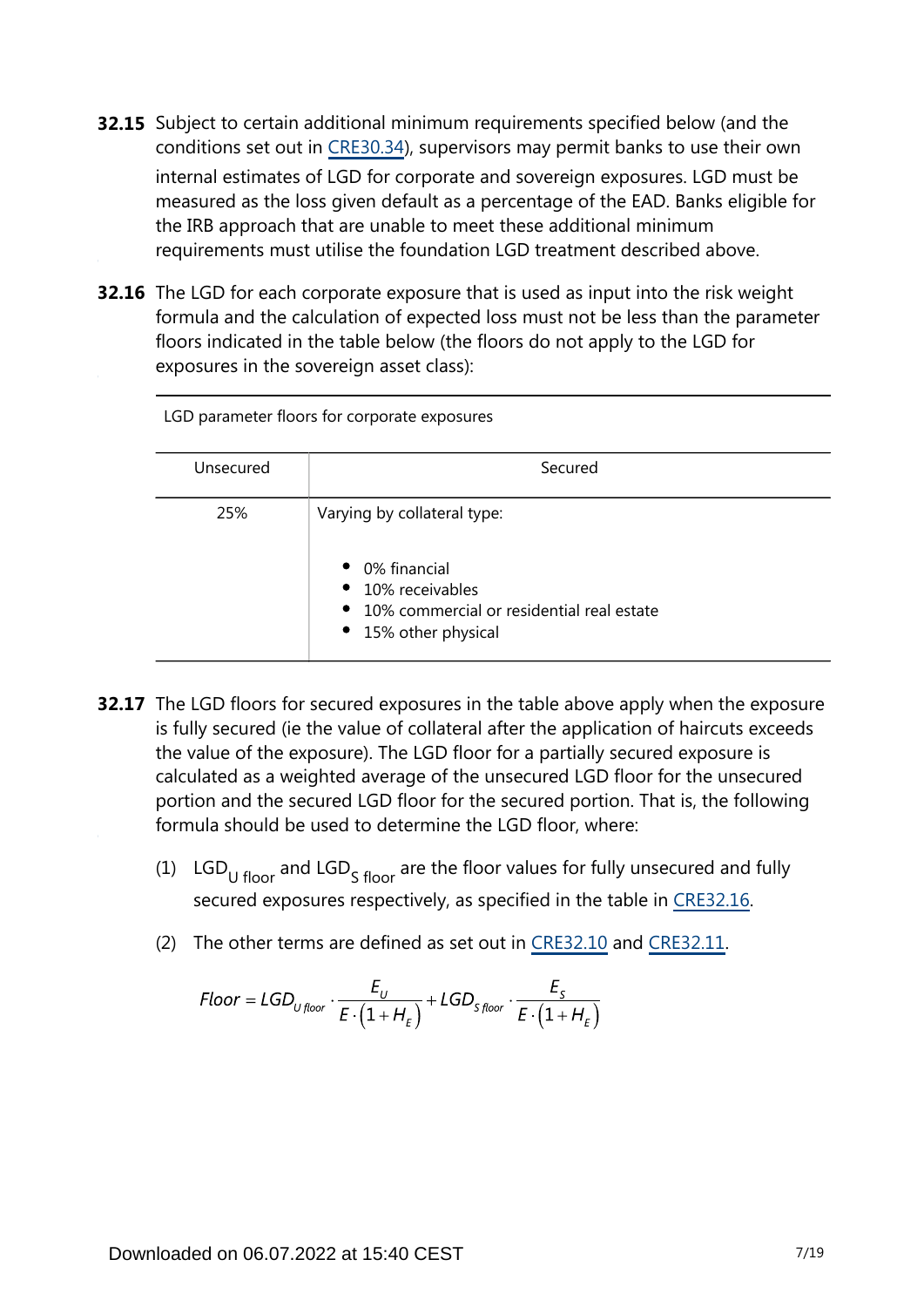**32.18** In cases where a bank has met the conditions to use their own internal estimates of LGD for a pool of unsecured exposures, and takes collateral against one of these exposures, it may not be able to model the effects of the collateral (ie it may not have enough data to model the effect of the collateral on recoveries). In such cases, the bank is permitted to apply the formula set out in [CRE32.10](https://www.bis.org/basel_framework/chapter/CRE/32.htm?tldate=20230101&inforce=20230101&published=20200327#paragraph_CRE_32_20230101_32_10) or

[CRE32.14], with the exception that the  $LGD_{11}$  term would be the bank's own internal estimate of the unsecured LGD. To adopt this treatment the collateral must be eligible under the F-IRB and the bank's estimate of  $LGD_{11}$  must not take account of any effects of collateral recoveries.

**32.19** The minimum requirements for the derivation of LGD estimates are outlined in [CRE36.83](https://www.bis.org/basel_framework/chapter/CRE/36.htm?tldate=20230101&inforce=20230101&published=20200327#paragraph_CRE_36_20230101_36_83) to [CRE36.88](https://www.bis.org/basel_framework/chapter/CRE/36.htm?tldate=20230101&inforce=20230101&published=20200327#paragraph_CRE_36_20230101_36_88).

#### **Treatment of certain repo-style transactions**

**32.20** Banks that want to recognise the effects of master netting agreements on repostyle transactions for capital purposes must apply the methodology outlined in [CRE32.38](https://www.bis.org/basel_framework/chapter/CRE/32.htm?tldate=20230101&inforce=20230101&published=20200327#paragraph_CRE_32_20230101_32_38) for determining E\* for use as the EAD in the calculation of counterparty credit risk. For banks using the advanced approach, own LGD estimates would be permitted for the unsecured equivalent amount (E\*) used to calculate counterparty credit risk. In both cases banks, in addition to counterparty credit risk, must also calculate the capital requirements relating to any credit or market risk to which they remain exposed arising from the underlying securities in the master netting agreement.

#### **Treatment of guarantees and credit derivatives**

- **32.21** There are two approaches for recognition of credit risk mitigation (CRM) in the form of guarantees and credit derivatives in the IRB approach: a foundation approach for banks using supervisory values of LGD, and an advanced approach for those banks using their own internal estimates of LGD.
- **32.22** Under either approach, CRM in the form of guarantees and credit derivatives must not reflect the effect of double default (see [CRE36.102](https://www.bis.org/basel_framework/chapter/CRE/36.htm?tldate=20230101&inforce=20230101&published=20200327#paragraph_CRE_36_20230101_36_102)). As such, to the extent that the CRM is recognised by the bank, the adjusted risk weight will not be less than that of a comparable direct exposure to the protection provider. Consistent with the standardised approach, banks may choose not to recognise credit protection if doing so would result in a higher capital requirement.

# **Treatment of guarantees and credit derivatives: recognition under the foundation approach**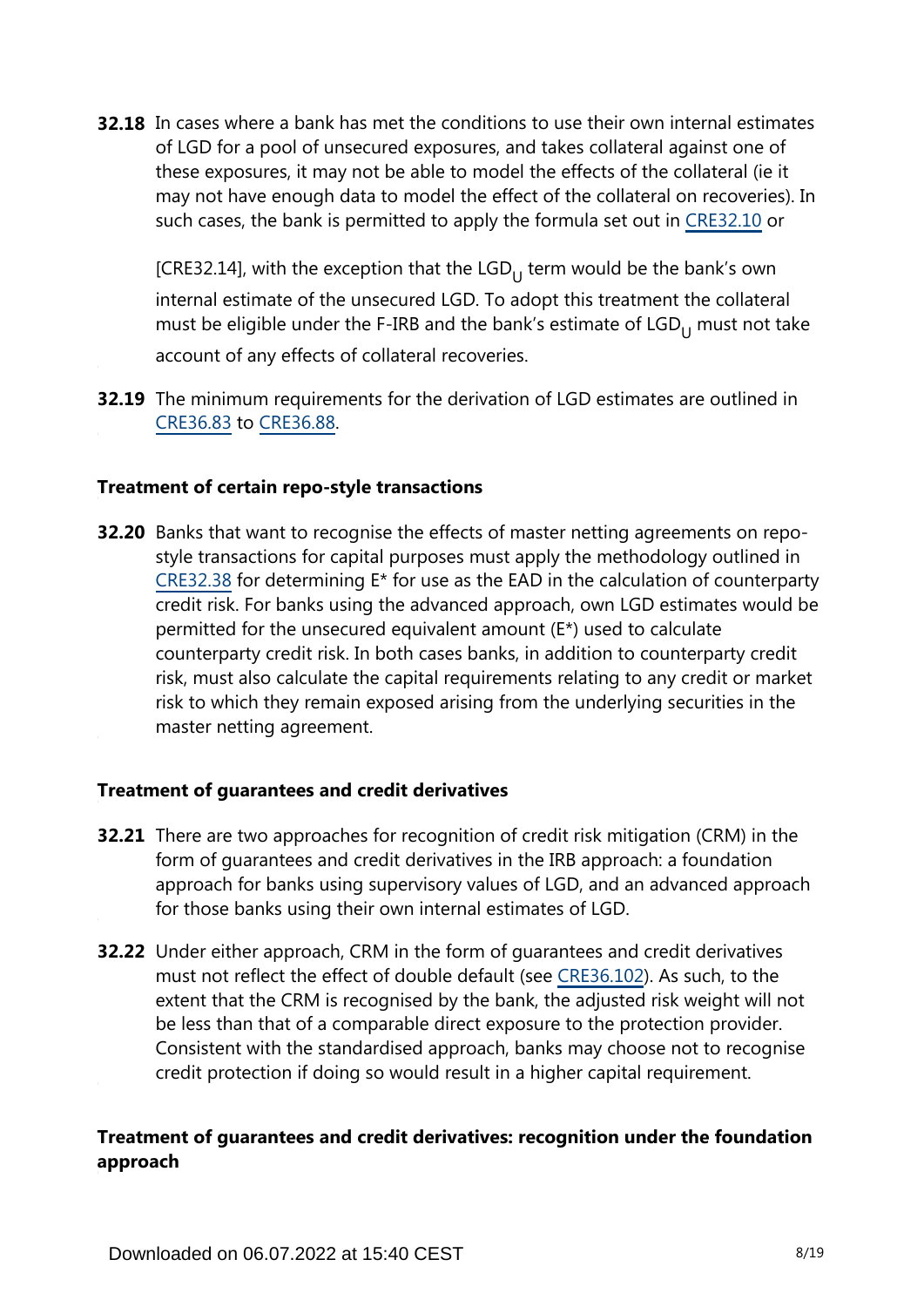- **32.23** For banks using the foundation approach for LGD, the approach to guarantees and credit derivatives closely follows the treatment under the standardised approach as specified in [CRE22.70](https://www.bis.org/basel_framework/chapter/CRE/22.htm?tldate=20230101&inforce=20230101&published=20201126#paragraph_CRE_22_20230101_22_70) to [CRE22.84.](https://www.bis.org/basel_framework/chapter/CRE/22.htm?tldate=20230101&inforce=20230101&published=20201126#paragraph_CRE_22_20230101_22_84) The range of eligible guarantors is the same as under the standardised approach except that companies that are internally rated may also be recognised under the foundation approach. To receive recognition, the requirements outlined in [CRE22.70](https://www.bis.org/basel_framework/chapter/CRE/22.htm?tldate=20230101&inforce=20230101&published=20201126#paragraph_CRE_22_20230101_22_70) to [CRE22.75](https://www.bis.org/basel_framework/chapter/CRE/22.htm?tldate=20230101&inforce=20230101&published=20201126#paragraph_CRE_22_20230101_22_75) of the standardised approach must be met.
- **32.24** Eligible guarantees from eligible guarantors will be recognised as follows:
	- (1) For the covered portion of the exposure, a risk weight is derived by taking:
		- (a) the risk-weight function appropriate to the type of guarantor, and
		- (b) the PD appropriate to the guarantor's borrower grade.
	- (2) The bank may replace the LGD of the underlying transaction with the LGD applicable to the guarantee taking into account seniority and any collateralisation of a guaranteed commitment. For example, when a bank has a subordinated claim on the borrower but the guarantee represents a senior claim on the guarantor this may be reflected by using an LGD applicable for senior exposures (see [CRE32.6\)](https://www.bis.org/basel_framework/chapter/CRE/32.htm?tldate=20230101&inforce=20230101&published=20200327#paragraph_CRE_32_20230101_32_6) instead of an LGD applicable for subordinated exposures.
	- (3) In case the bank applies the standardised approach to direct exposures to the guarantor it may only recognise the guarantee by applying the standardised approach to the covered portion of the exposure.
- **32.25** The uncovered portion of the exposure is assigned the risk weight associated with the underlying obligor.
- **32.26** Where partial coverage exists, or where there is a currency mismatch between the underlying obligation and the credit protection, it is necessary to split the exposure into a covered and an uncovered amount. The treatment in the foundation approach follows that outlined in [CRE22.80](https://www.bis.org/basel_framework/chapter/CRE/22.htm?tldate=20230101&inforce=20230101&published=20201126#paragraph_CRE_22_20230101_22_80) to [CRE22.81](https://www.bis.org/basel_framework/chapter/CRE/22.htm?tldate=20230101&inforce=20230101&published=20201126#paragraph_CRE_22_20230101_22_81) of the standardised approach, and depends upon whether the cover is proportional or tranched.

# **Treatment of guarantees and credit derivatives: recognition under the advanced approach**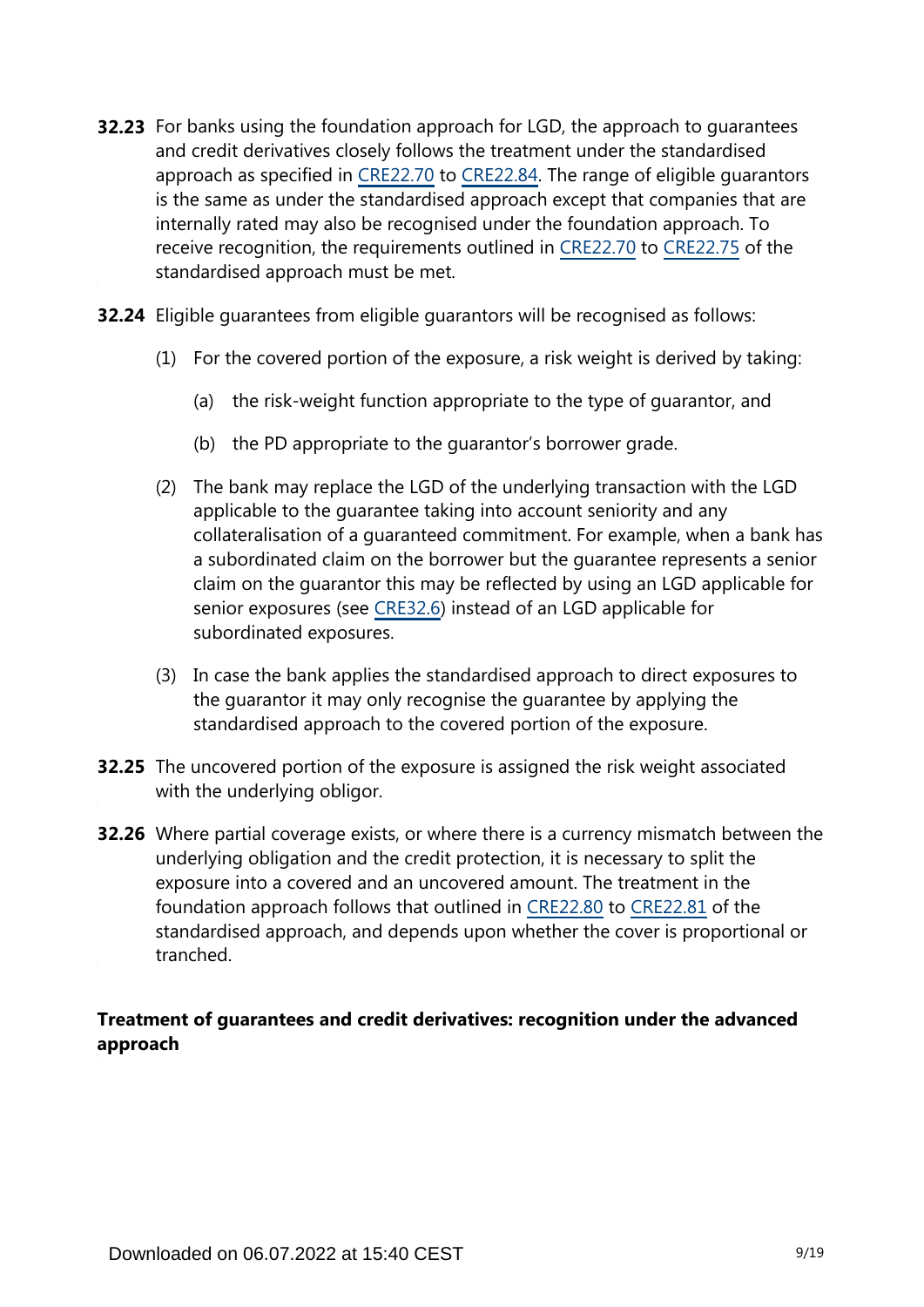**32.27** Banks using the advanced approach for estimating LGDs may reflect the riskmitigating effect of guarantees and credit derivatives through either adjusting PD or LGD estimates. Whether adjustments are done through PD or LGD, they must be done in a consistent manner for a given guarantee or credit derivative type. In

doing so, banks must not include the effect of double default in such adjustments. Thus, the adjusted risk weight must not be less than that of a comparable direct exposure to the protection provider. In case the bank applies the standardised approach to direct exposures to the guarantor it may only recognise the guarantee by applying the standardised approach to the covered portion of the exposure. In case the bank applies the F-IRB approach to direct exposures to the guarantor it may only recognise the guarantee by determining the risk weight for the comparable direct exposure to the guarantor according to the F-IRB approach.

<span id="page-9-1"></span>**32.28** A bank relying on own-estimates of LGD has the option to adopt the treatment outlined in [CRE32.23](https://www.bis.org/basel_framework/chapter/CRE/32.htm?tldate=20230101&inforce=20230101&published=20200327#paragraph_CRE_32_20230101_32_23) to [CRE32.26](https://www.bis.org/basel_framework/chapter/CRE/32.htm?tldate=20230101&inforce=20230101&published=20200327#paragraph_CRE_32_20230101_32_26) above for banks under the F-IRB approach, or to make an adjustment to its LGD estimate of the exposure to reflect the presence of the guarantee or credit derivative. Under this option, there are no limits to the range of eligible guarantors although the set of minimum requirements provided in [CRE36.104](https://www.bis.org/basel_framework/chapter/CRE/36.htm?tldate=20230101&inforce=20230101&published=20200327#paragraph_CRE_36_20230101_36_104) to [CRE36.105](https://www.bis.org/basel_framework/chapter/CRE/36.htm?tldate=20230101&inforce=20230101&published=20200327#paragraph_CRE_36_20230101_36_105) concerning the type of guarantee must be satisfied. For credit derivatives, the requirements of [CRE36.110](https://www.bis.org/basel_framework/chapter/CRE/36.htm?tldate=20230101&inforce=20230101&published=20200327#paragraph_CRE_36_20230101_36_110) to [CRE36.111](https://www.bis.org/basel_framework/chapter/CRE/36.htm?tldate=20230101&inforce=20230101&published=20200327#paragraph_CRE_36_20230101_36_111) must be satisfied. $\frac{1}{2}$  $\frac{1}{2}$  $\frac{1}{2}$  For exposures for which a bank has permission to use its own estimates of LGD, the bank may recognise the risk mitigating effects of first-to-default credit derivatives, but may not recognise the risk mitigating effects of second-to-default or more generally nth-to-default credit derivatives.

#### *Footnotes*

<span id="page-9-0"></span>*[1](#page-9-1)*

*When credit derivatives do not cover the restructuring of the underlying obligation, the partial recognition set out in [CRE22.75](https://www.bis.org/basel_framework/chapter/CRE/22.htm?tldate=20230101&inforce=20230101&published=20201126#paragraph_CRE_22_20230101_22_75) of the standardised approach applies.*

#### **Exposure at default (EAD)**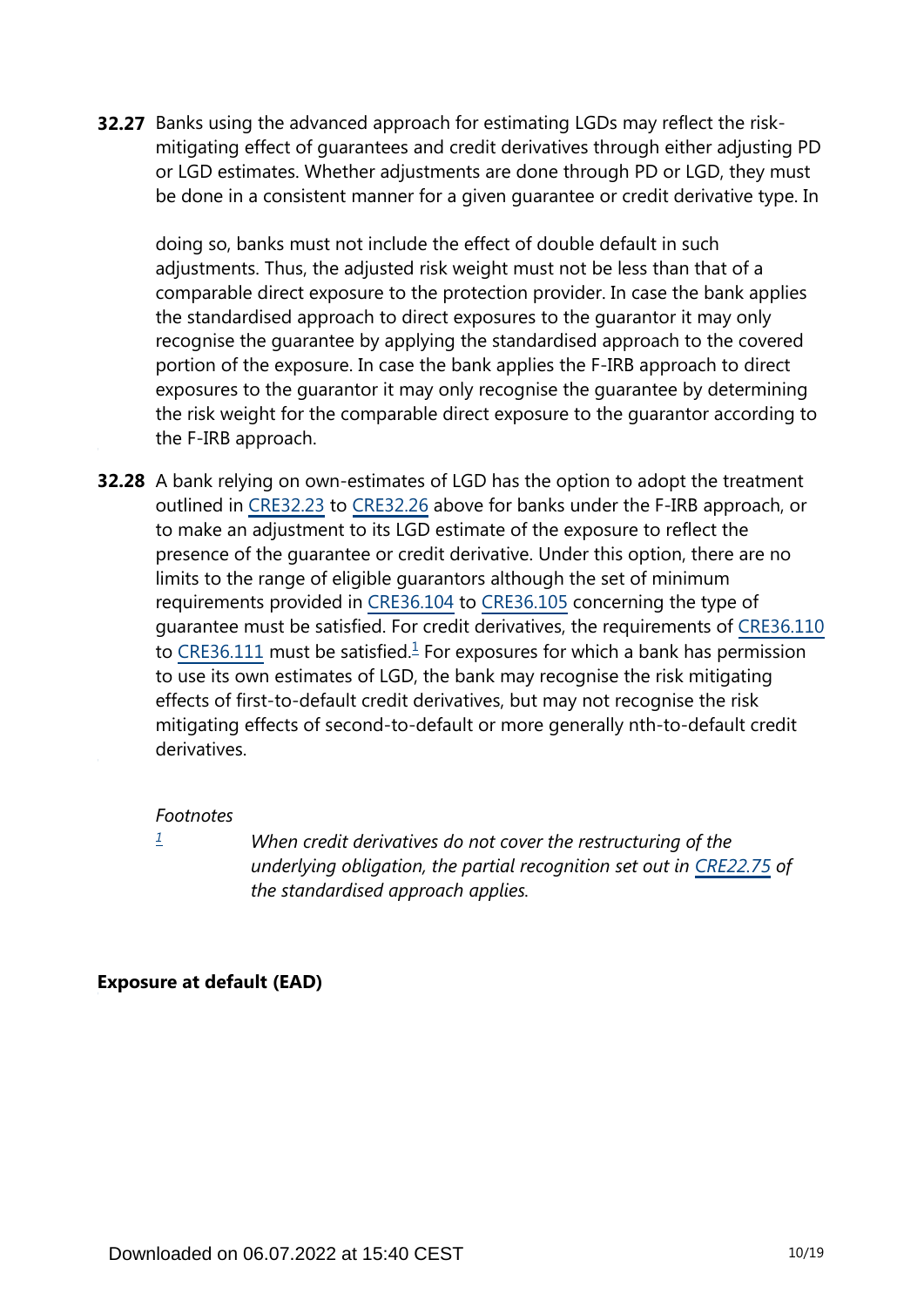**32.29** The following sections apply to both on and off-balance sheet positions. All exposures are measured gross of specific provisions or partial write-offs. The EAD on drawn amounts should not be less than the sum of: (i) the amount by which a bank's regulatory capital would be reduced if the exposure were written-off fully; and (ii) any specific provisions and partial write-offs. When the difference between the instrument's EAD and the sum of (i) and (ii) is positive, this amount is termed a discount. The calculation of risk-weighted assets is independent of any

discounts. Under the limited circumstances described in [CRE35.4,](https://www.bis.org/basel_framework/chapter/CRE/35.htm?tldate=20230101&inforce=20230101&published=20200327#paragraph_CRE_35_20230101_35_4) discounts may be included in the measurement of total eligible provisions for purposes of the EL-provision calculation set out in [CRE35.](https://www.bis.org/basel_framework/chapter/CRE/35.htm?tldate=20230101&inforce=20230101&published=20200327)

#### **Exposure measurement for on-balance sheet items**

**32.30** On-balance sheet netting of loans and deposits will be recognised subject to the same conditions as under [CRE22.68](https://www.bis.org/basel_framework/chapter/CRE/22.htm?tldate=20230101&inforce=20230101&published=20201126#paragraph_CRE_22_20230101_22_68) of the standardised approach. Where currency or maturity mismatched on-balance sheet netting exists, the treatment follows the standardised approach, as set out in [CRE22.10](https://www.bis.org/basel_framework/chapter/CRE/22.htm?tldate=20230101&inforce=20230101&published=20201126#paragraph_CRE_22_20230101_22_10) and [CRE22.12](https://www.bis.org/basel_framework/chapter/CRE/22.htm?tldate=20230101&inforce=20230101&published=20201126#paragraph_CRE_22_20230101_22_12) to [CRE22.](https://www.bis.org/basel_framework/chapter/CRE/22.htm?tldate=20230101&inforce=20230101&published=20201126#paragraph_CRE_22_20230101_22_15) [15](https://www.bis.org/basel_framework/chapter/CRE/22.htm?tldate=20230101&inforce=20230101&published=20201126#paragraph_CRE_22_20230101_22_15).

## **Exposure measurement for off-balance sheet items (with the exception of derivatives)**

- **32.31** For off-balance sheet items there are two approaches for the estimation of EAD: a foundation approach and an advanced approach. When only the drawn balances of revolving facilities have been securitised, banks must ensure that they continue to hold required capital against the undrawn balances associated with the securitised exposures.
- **32.32** In the foundation approach, EAD is calculated as the committed but undrawn amount multiplied by a credit conversion factor (CCF). In the advanced approach, EAD for undrawn commitments may be calculated as the committed but undrawn amount multiplied by a CCF or derived from direct estimates of total facility EAD. In both the foundation approach and advanced approaches, the definition of commitments is the same as in the standardised approach, as set out in [CRE20.](https://www.bis.org/basel_framework/chapter/CRE/20.htm?tldate=20230101&inforce=20230101&published=20201126#paragraph_CRE_20_20230101_20_94) [94](https://www.bis.org/basel_framework/chapter/CRE/20.htm?tldate=20230101&inforce=20230101&published=20201126#paragraph_CRE_20_20230101_20_94).

#### **EAD under the foundation approach**

**32.33** The types of instruments and the CCFs applied to them under the F-IRB approach are the same as those in the standardised approach, as set out in [CRE20.94](https://www.bis.org/basel_framework/chapter/CRE/20.htm?tldate=20230101&inforce=20230101&published=20201126#paragraph_CRE_20_20230101_20_94) to [CRE20.101.](https://www.bis.org/basel_framework/chapter/CRE/20.htm?tldate=20230101&inforce=20230101&published=20201126#paragraph_CRE_20_20230101_20_101)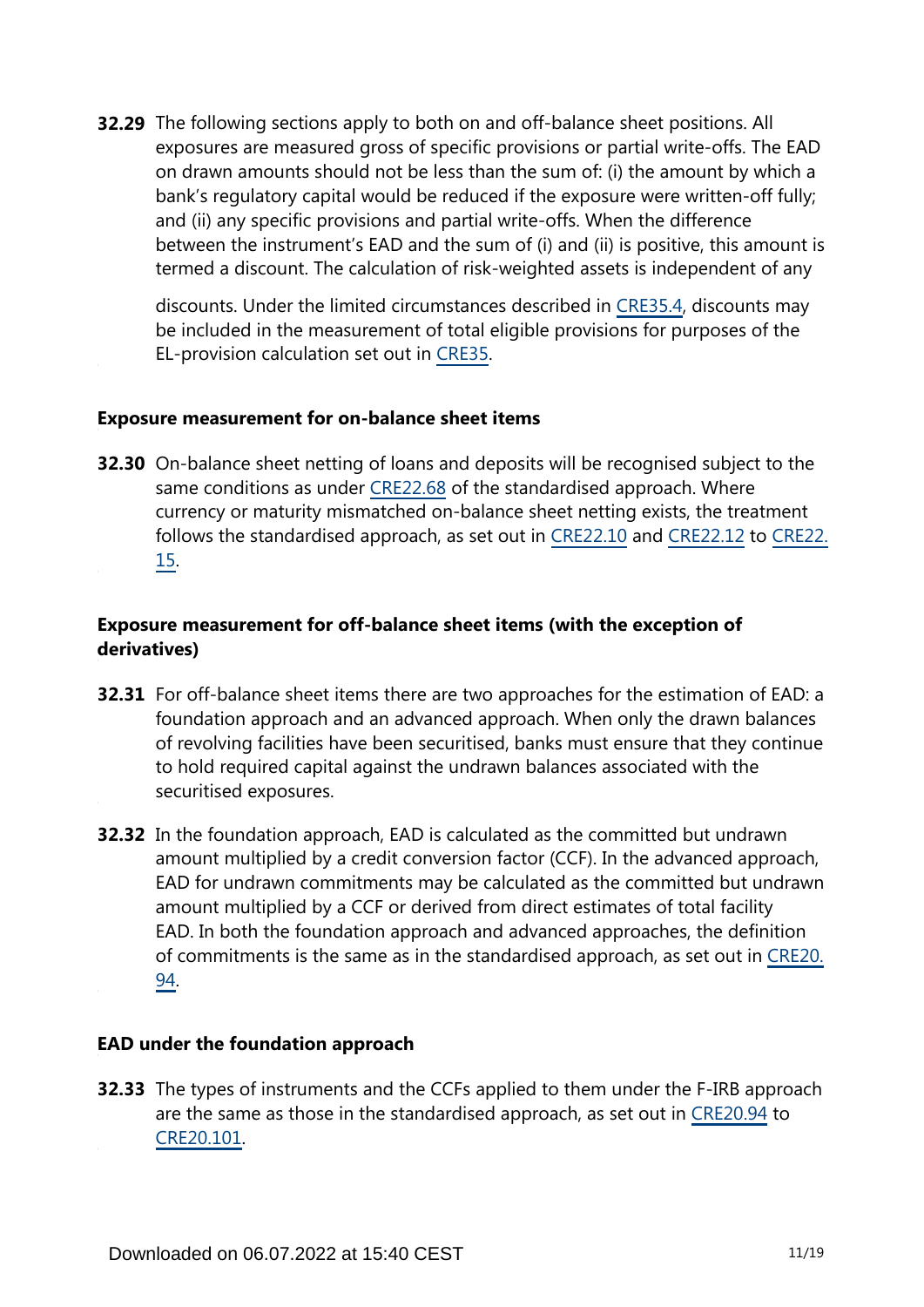# **32.34**

The amount to which the CCF is applied is the lower of the value of the unused committed credit line, and the value that reflects any possible constraining of the availability of the facility, such as the existence of a ceiling on the potential lending amount which is related to a borrower's reported cash flow. If the facility is constrained in this way, the bank must have sufficient line monitoring and management procedures to support this contention.

**32.35** Where a commitment is obtained on another off-balance sheet exposure, banks under the foundation approach are to apply the lower of the applicable CCFs.

#### **EAD under the advanced approach**

<span id="page-11-1"></span>**32.36** Banks which meet the minimum requirements for use of their own estimates of EAD (see [CRE36.89](https://www.bis.org/basel_framework/chapter/CRE/36.htm?tldate=20230101&inforce=20230101&published=20200327#paragraph_CRE_36_20230101_36_89) to [CRE36.98](https://www.bis.org/basel_framework/chapter/CRE/36.htm?tldate=20230101&inforce=20230101&published=20200327#paragraph_CRE_36_20230101_36_98)) will be allowed for exposures for which A-IRB is permitted (see [CRE30.33](https://www.bis.org/basel_framework/chapter/CRE/30.htm?tldate=20230101&inforce=20230101&published=20200327#paragraph_CRE_30_20230101_30_33)) to use their own internal estimates of EAD for undrawn revolving commitments<sup>[2](#page-11-0)</sup> to extend credit, purchase assets or issue credit substitutes provided the exposure is not subject to a CCF of 100% in the foundation approach (see [CRE32.33](https://www.bis.org/basel_framework/chapter/CRE/32.htm?tldate=20230101&inforce=20230101&published=20200327#paragraph_CRE_32_20230101_32_33)). Standardised approach CCFs must be used for all other off-balance sheet items (for example, undrawn non-revolving commitments), and must be used where the minimum requirements for own estimates of EAD are not met. The EAD for each exposure that is not in the sovereign asset class that is used as input into the risk weight formula and the calculation of expected loss is subject to a floor that is the sum of: (i) the on balance sheet amount; and (ii) 50% of the off balance sheet exposure using the applicable CCF in the standardised approach.

#### *Footnotes*

<span id="page-11-0"></span>*[2](#page-11-1)*

*A revolving loan facility is one that lets a borrower obtain a loan where the borrower has the flexibility to decide how often to withdraw from the loan and at what time intervals. A revolving facility allows the borrower to drawdown, repay and re-draw loans advanced to it. Facilities that allow prepayments and subsequent redraws of those prepayments are considered as revolving.*

# **Exposures that give rise to counterparty credit risk**

**32.37** For exposures that give rise to counterparty credit risk according to [CRE51.4](https://www.bis.org/basel_framework/chapter/CRE/51.htm?tldate=20230101&inforce=20230101&published=20200327#paragraph_CRE_51_20230101_51_4) (ie OTC derivatives, exchange-traded derivatives, long settlement transactions and securities financing transactions (SFTs)), the EAD is to be calculated under the rules set forth in [CRE50](https://www.bis.org/basel_framework/chapter/CRE/50.htm?tldate=20230101&inforce=20191215&published=20191215) to [CRE54](https://www.bis.org/basel_framework/chapter/CRE/54.htm?tldate=20230101&inforce=20230101&published=20200327).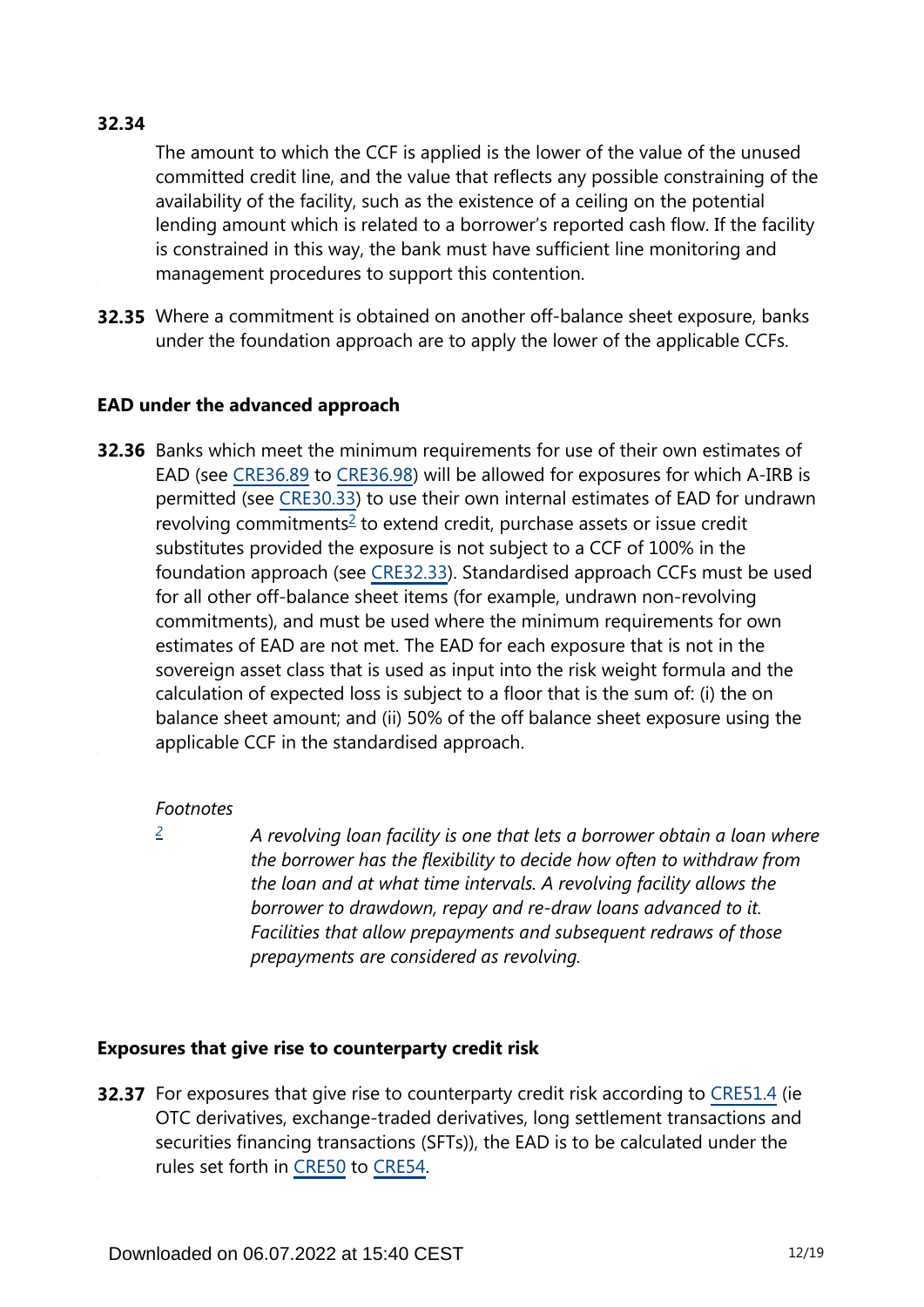- **32.38** For SFTs, banks may recognise a reduction in the counterparty credit risk requirement arising from the effect of a master netting agreement providing that it satisfies the criteria set out in [CRE22.62](https://www.bis.org/basel_framework/chapter/CRE/22.htm?tldate=20230101&inforce=20230101&published=20201126#paragraph_CRE_22_20230101_22_62) and [CRE22.63](https://www.bis.org/basel_framework/chapter/CRE/22.htm?tldate=20230101&inforce=20230101&published=20201126#paragraph_CRE_22_20230101_22_63) of the standardised approach. The bank must calculate E\*, which is the exposure to be used for the counterparty credit risk requirement taking account of the risk mitigation of collateral received, using the formula set out in [CRE22.65](https://www.bis.org/basel_framework/chapter/CRE/22.htm?tldate=20230101&inforce=20230101&published=20201126#paragraph_CRE_22_20230101_22_65) of the standardised approach. In calculating risk-weighted assets and expected loss (EL) amounts for the counterparty credit risk arising from the set of transactions covered by the master netting agreement, E\* must be used as the EAD of the counterparty.
- **32.39** As an alternative to the use of standard haircuts for the calculation of the counterparty credit risk requirement for SFTs set out in [CRE32.38](https://www.bis.org/basel_framework/chapter/CRE/32.htm?tldate=20230101&inforce=20230101&published=20200327#paragraph_CRE_32_20230101_32_38), banks may be permitted to use a value-at-risk (VaR) models approach to reflect price volatility of the exposures and the financial collateral. This approach can take into account the correlation effects between security positions. This approach applies to single SFTs and SFTs covered by netting agreements on a counterparty-by-counterparty basis, both under the condition that the collateral is revalued on a daily basis. This holds for the underlying securities being different and unrelated to securitisations. The master netting agreement must satisfy the criteria set out in [CRE22.62](https://www.bis.org/basel_framework/chapter/CRE/22.htm?tldate=20230101&inforce=20230101&published=20201126#paragraph_CRE_22_20230101_22_62) and [CRE22.63](https://www.bis.org/basel_framework/chapter/CRE/22.htm?tldate=20230101&inforce=20230101&published=20201126#paragraph_CRE_22_20230101_22_63) of the standardised approach. The VaR models approach is available to banks that have received supervisory recognition for an internal market risk model according to [MAR30.2](https://www.bis.org/basel_framework/chapter/MAR/30.htm?tldate=20230101&inforce=20230101&published=20200327#paragraph_MAR_30_20230101_30_2). Banks which have not received market risk model recognition can separately apply for supervisory recognition to use their internal VaR models for the calculation of potential price volatility for SFTs, provided the model meets the requirements of [MAR30.2.](https://www.bis.org/basel_framework/chapter/MAR/30.htm?tldate=20230101&inforce=20230101&published=20200327#paragraph_MAR_30_20230101_30_2) Although the market risk standards have changed from a 99% VaR to a 97.5% expected shortfall, the VaR models approach to SFTs retains the use of a 99% VaR to calculate the counterparty credit risk for SFTs. The VaR model needs to capture risk sufficient to pass the backtesting and profit and loss attribution tests of [MAR30.4](https://www.bis.org/basel_framework/chapter/MAR/30.htm?tldate=20230101&inforce=20230101&published=20200327#paragraph_MAR_30_20230101_30_4). The default risk charge of [MAR33.18](https://www.bis.org/basel_framework/chapter/MAR/33.htm?tldate=20230101&inforce=20230101&published=20200605#paragraph_MAR_33_20230101_33_18) to [MAR33.39](https://www.bis.org/basel_framework/chapter/MAR/33.htm?tldate=20230101&inforce=20230101&published=20200605#paragraph_MAR_33_20230101_33_39) is not required in the VaR model for SFTs.
- **32.40** The quantitative and qualitative criteria for recognition of internal market risk models for SFTs are in principle the same as in [MAR30.5](https://www.bis.org/basel_framework/chapter/MAR/30.htm?tldate=20230101&inforce=20230101&published=20200327#paragraph_MAR_30_20230101_30_5) to [MAR30.16](https://www.bis.org/basel_framework/chapter/MAR/30.htm?tldate=20230101&inforce=20230101&published=20200327#paragraph_MAR_30_20230101_30_16) and [MAR33.](https://www.bis.org/basel_framework/chapter/MAR/33.htm?tldate=20230101&inforce=20230101&published=20200605#paragraph_MAR_33_20230101_33_1) [1](https://www.bis.org/basel_framework/chapter/MAR/33.htm?tldate=20230101&inforce=20230101&published=20200605#paragraph_MAR_33_20230101_33_1) to [MAR33.12](https://www.bis.org/basel_framework/chapter/MAR/33.htm?tldate=20230101&inforce=20230101&published=20200605#paragraph_MAR_33_20230101_33_12). The minimum liquidity horizon or the holding period for SFTs is 5 business days for margined repo-style transactions, rather than the 10 business days in [MAR33.12.](https://www.bis.org/basel_framework/chapter/MAR/33.htm?tldate=20230101&inforce=20230101&published=20200605#paragraph_MAR_33_20230101_33_12) For other transactions eligible for the VaR models approach, the 10 business day holding period will be retained. The minimum holding period should be adjusted upwards for market instruments where such a holding period would be inappropriate given the liquidity of the instrument concerned.
- **32.41** The calculation of the exposure E<sup>\*</sup> for banks using their internal model to calculate their counterparty credit risk requirement will be as follows, where banks will use the previous day's VaR number: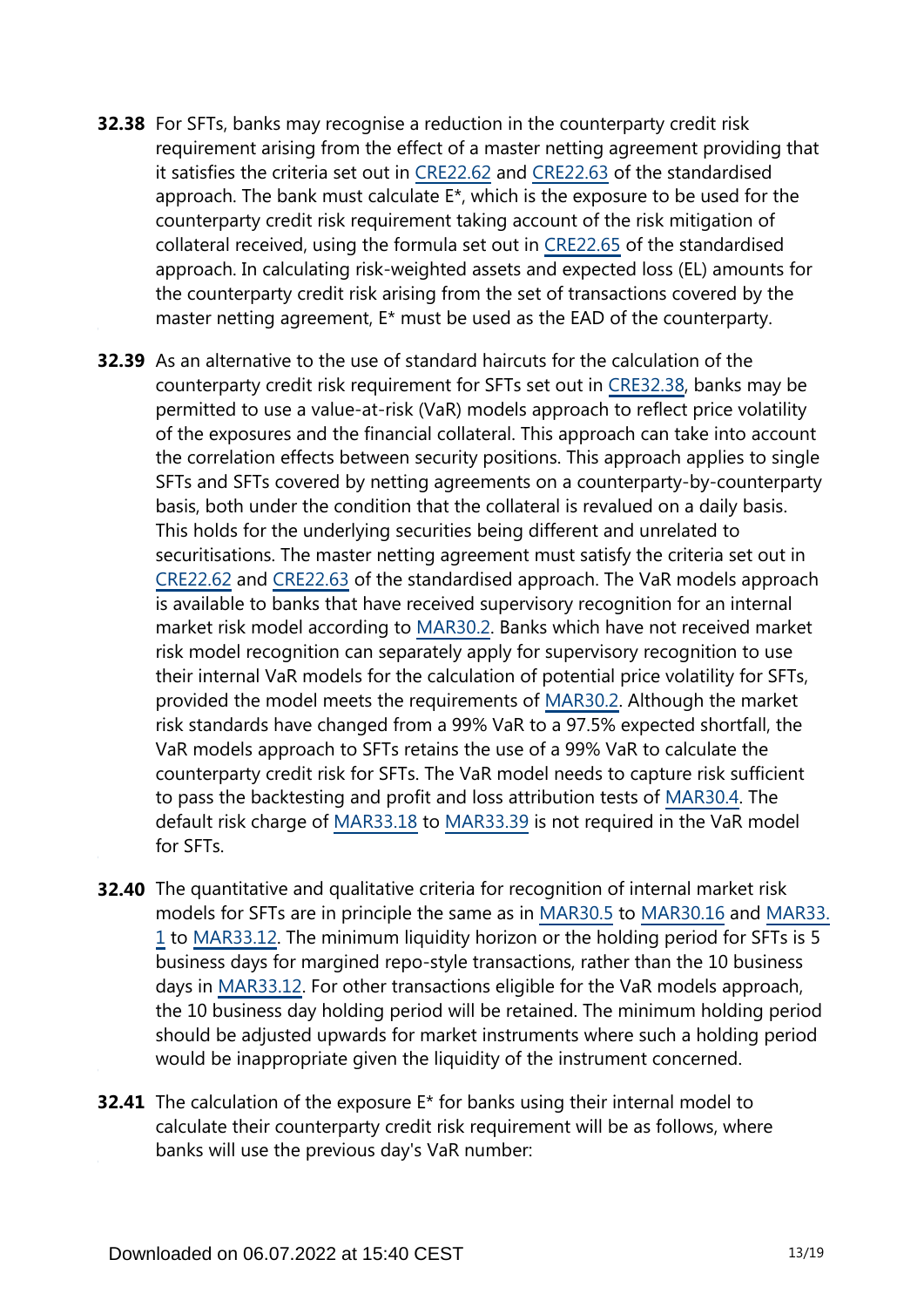$$
E^* = \max\Big\{0, \Big[\Big(\sum E - \sum C\Big) + VaR\,output\,from\,internal\,model\Big]\Big\}
$$

- **32.42** Subject to supervisory approval, instead of using the VaR approach, banks may also calculate an effective expected positive exposure for repo-style and other similar SFTs, in accordance with the internal models method set out in the counterparty credit risk standards.
- **32.43** As in the standardised approach, for transactions where the conditions in [CRE22.](https://www.bis.org/basel_framework/chapter/CRE/22.htm?tldate=20230101&inforce=20230101&published=20201126#paragraph_CRE_22_20230101_22_36) [36](https://www.bis.org/basel_framework/chapter/CRE/22.htm?tldate=20230101&inforce=20230101&published=20201126#paragraph_CRE_22_20230101_22_36) are met, and in addition, the counterparty is a core market participant as specified in [CRE22.37](https://www.bis.org/basel_framework/chapter/CRE/22.htm?tldate=20230101&inforce=20230101&published=20201126#paragraph_CRE_22_20230101_22_37), supervisors may choose not to apply the haircuts specified under the comprehensive approach, but instead to apply a zero H. A netting set that contains any transaction that does not meet the requirements in [CRE22.36](https://www.bis.org/basel_framework/chapter/CRE/22.htm?tldate=20230101&inforce=20230101&published=20201126#paragraph_CRE_22_20230101_22_36) of the standardised approach is not eligible for this treatment.

#### **Effective maturity (M)**

- **32.44** Effective maturity (M) will be 2.5 years for exposures to which the bank applies the foundation approach, except for repo-style transactions where the effective maturity is 6 months (ie M=0.5). National supervisors may choose to require all banks in their jurisdiction (those using the foundation and advanced approaches) to measure M for each facility using the definition provided below.
- **32.45** Banks using any element of the A-IRB approach are required to measure effective maturity for each facility as defined below. However, national supervisors may allow the effective maturity to be fixed at 2.5 years (the "fixed maturity treatment") for facilities to certain smaller domestic corporate borrowers if the reported sales (ie turnover) as well as total assets for the consolidated group of which the firm is a part of are less than €500 million. The consolidated group has to be a domestic company based in the country where the fixed maturity treatment is applied. If adopted, national supervisors must apply the fixed maturity treatment to all IRB banks using the advanced approach in that country, rather than on a bank-by-bank basis.
- **32.46** Except as noted in [CRE32.51,](https://www.bis.org/basel_framework/chapter/CRE/32.htm?tldate=20230101&inforce=20230101&published=20200327#paragraph_CRE_32_20230101_32_51) the effective maturity (M) is subject to a floor of one year and a cap of 5 years.
- **32.47** For an instrument subject to a determined cash flow schedule, effective maturity M is defined as follows, where  $CF<sub>+</sub>$  denotes the cash flows (principal, interest payments and fees) contractually payable by the borrower in period t:

*Effective maturity* = M =  $\sum_{t} t \cdot CF_t / \sum_{t} CF_t$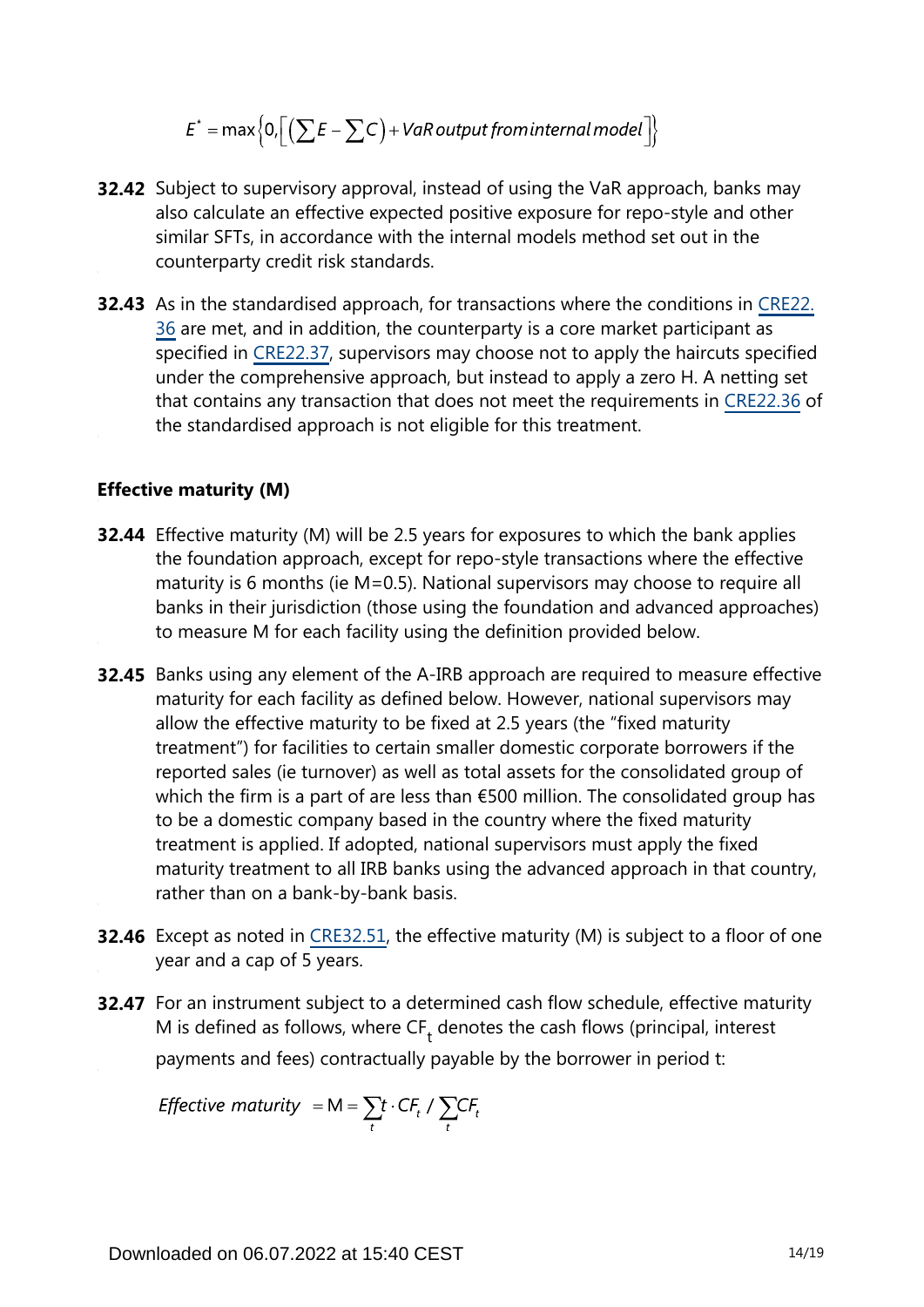#### **32.48**

If a bank is not in a position to calculate the effective maturity of the contracted payments as noted above, it is allowed to use a more conservative measure of M such as that it equals the maximum remaining time (in years) that the borrower is permitted to take to fully discharge its contractual obligation (principal, interest, and fees) under the terms of loan agreement. Normally, this will correspond to the nominal maturity of the instrument.

- **32.49** For derivatives subject to a master netting agreement, the effective maturity is defined as the weighted average maturity of the transactions within the netting agreement. Further, the notional amount of each transaction should be used for weighting the maturity.
- **32.50** For revolving exposures, effective maturity must be determined using the maximum contractual termination date of the facility. Banks must not use the repayment date of the current drawing.
- <span id="page-14-1"></span>**32.51** The one-year floor, set out in [CRE32.46](https://www.bis.org/basel_framework/chapter/CRE/32.htm?tldate=20230101&inforce=20230101&published=20200327#paragraph_CRE_32_20230101_32_46) above, does not apply to certain short-term exposures, comprising fully or nearly-fully collateralised<sup>[3](#page-14-0)</sup> capital marketdriven transactions (ie OTC derivatives transactions and margin lending) and repostyle transactions (ie repos/reverse repos and securities lending/borrowing) with an original maturity of less than one year, where the documentation contains daily remargining clauses. For all eligible transactions the documentation must require daily revaluation, and must include provisions that must allow for the prompt liquidation or setoff of the collateral in the event of default or failure to re-margin. The maturity of such transactions must be calculated as the greater of one-day, and the effective maturity (M, consistent with the definition above), except for transactions subject to a master netting agreement, where the floor is determined by the minimum holding period for the transaction type, as required by [CRE32.54](https://www.bis.org/basel_framework/chapter/CRE/32.htm?tldate=20230101&inforce=20230101&published=20200327#paragraph_CRE_32_20230101_32_54).

#### *Footnotes*

<span id="page-14-0"></span>*[3](#page-14-1)*

*The intention is to include both parties of a transaction meeting these conditions where neither of the parties is systematically undercollateralised.*

- **32.52** The one-year floor, set out in [CRE32.46](https://www.bis.org/basel_framework/chapter/CRE/32.htm?tldate=20230101&inforce=20230101&published=20200327#paragraph_CRE_32_20230101_32_46) above, also does not apply to the following exposures:
	- (1) Short-term self-liquidating trade transactions. Import and export letters of credit and similar transactions should be accounted for at their actual remaining maturity.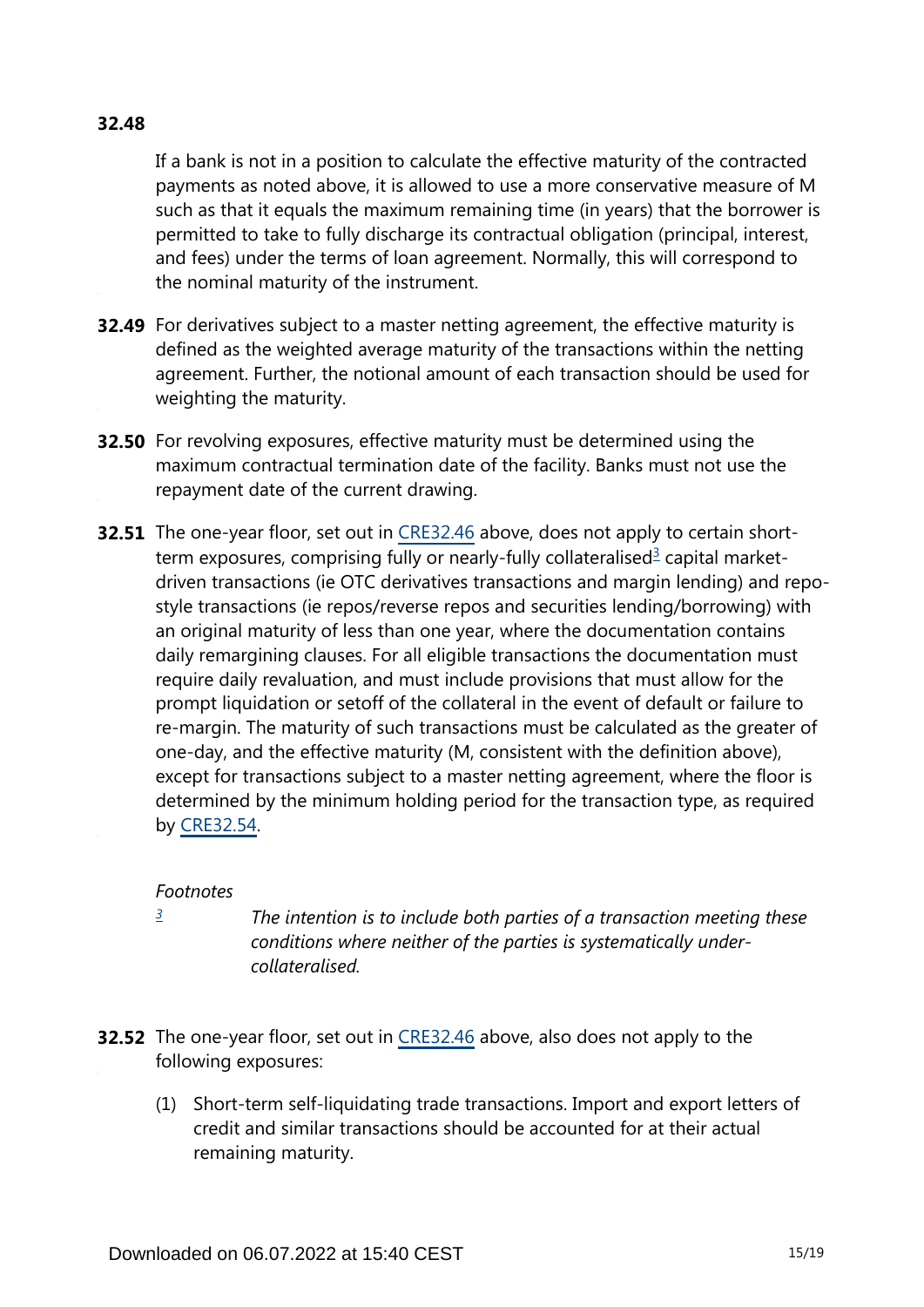- (2) Issued as well as confirmed letters of credit that are short term (ie have a maturity below one year) and self-liquidating.
- **32.53** In addition to the transactions considered in [CRE32.51](https://www.bis.org/basel_framework/chapter/CRE/32.htm?tldate=20230101&inforce=20230101&published=20200327#paragraph_CRE_32_20230101_32_51) above, other short-term exposures with an original maturity of less than one year that are not part of a bank's ongoing financing of an obligor may be eligible for exemption from the one-year floor. After a careful review of the particular circumstances in their jurisdictions, national supervisors should define the types of short-term exposures that might be considered eligible for this treatment. The results of these reviews might, for example, include transactions such as:
	- (1) Some capital market-driven transactions and repo-style transactions that might not fall within the scope of [CRE32.51](https://www.bis.org/basel_framework/chapter/CRE/32.htm?tldate=20230101&inforce=20230101&published=20200327#paragraph_CRE_32_20230101_32_51).
	- (2) Some trade finance transactions that are not exempted by [CRE32.52.](https://www.bis.org/basel_framework/chapter/CRE/32.htm?tldate=20230101&inforce=20230101&published=20200327#paragraph_CRE_32_20230101_32_52)
	- (3) Some exposures arising from settling securities purchases and sales. This could also include overdrafts arising from failed securities settlements provided that such overdrafts do not continue more than a short, fixed number of business days.
	- (4) Some exposures arising from cash settlements by wire transfer, including overdrafts arising from failed transfers provided that such overdrafts do not continue more than a short, fixed number of business days.
	- (5) Some exposures to banks arising from foreign exchange settlements.
	- (6) Some short-term loans and deposits.
- **32.54** For transactions falling within the scope of [CRE32.51](https://www.bis.org/basel_framework/chapter/CRE/32.htm?tldate=20230101&inforce=20230101&published=20200327#paragraph_CRE_32_20230101_32_51) subject to a master netting agreement, the effective maturity is defined as the weighted average maturity of the transactions. A floor equal to the minimum holding period for the transaction type set out in [CRE22.57](https://www.bis.org/basel_framework/chapter/CRE/22.htm?tldate=20230101&inforce=20230101&published=20201126#paragraph_CRE_22_20230101_22_57) of the standardised approach will apply to the average. Where more than one transaction type is contained in the master netting agreement a floor equal to the highest holding period will apply to the average. Further, the notional amount of each transaction should be used for weighting maturity.
- **32.55** Where there is no explicit definition, the effective maturity (M) assigned to all exposures is set at 2.5 years unless otherwise specified in [CRE32.44](https://www.bis.org/basel_framework/chapter/CRE/32.htm?tldate=20230101&inforce=20230101&published=20200327#paragraph_CRE_32_20230101_32_44).

#### **Treatment of maturity mismatches**

**32.56** The treatment of maturity mismatches under IRB is identical to that in the standardised approach (see [CRE22.10](https://www.bis.org/basel_framework/chapter/CRE/22.htm?tldate=20230101&inforce=20230101&published=20201126#paragraph_CRE_22_20230101_22_10) to [CRE22.14\)](https://www.bis.org/basel_framework/chapter/CRE/22.htm?tldate=20230101&inforce=20230101&published=20201126#paragraph_CRE_22_20230101_22_14).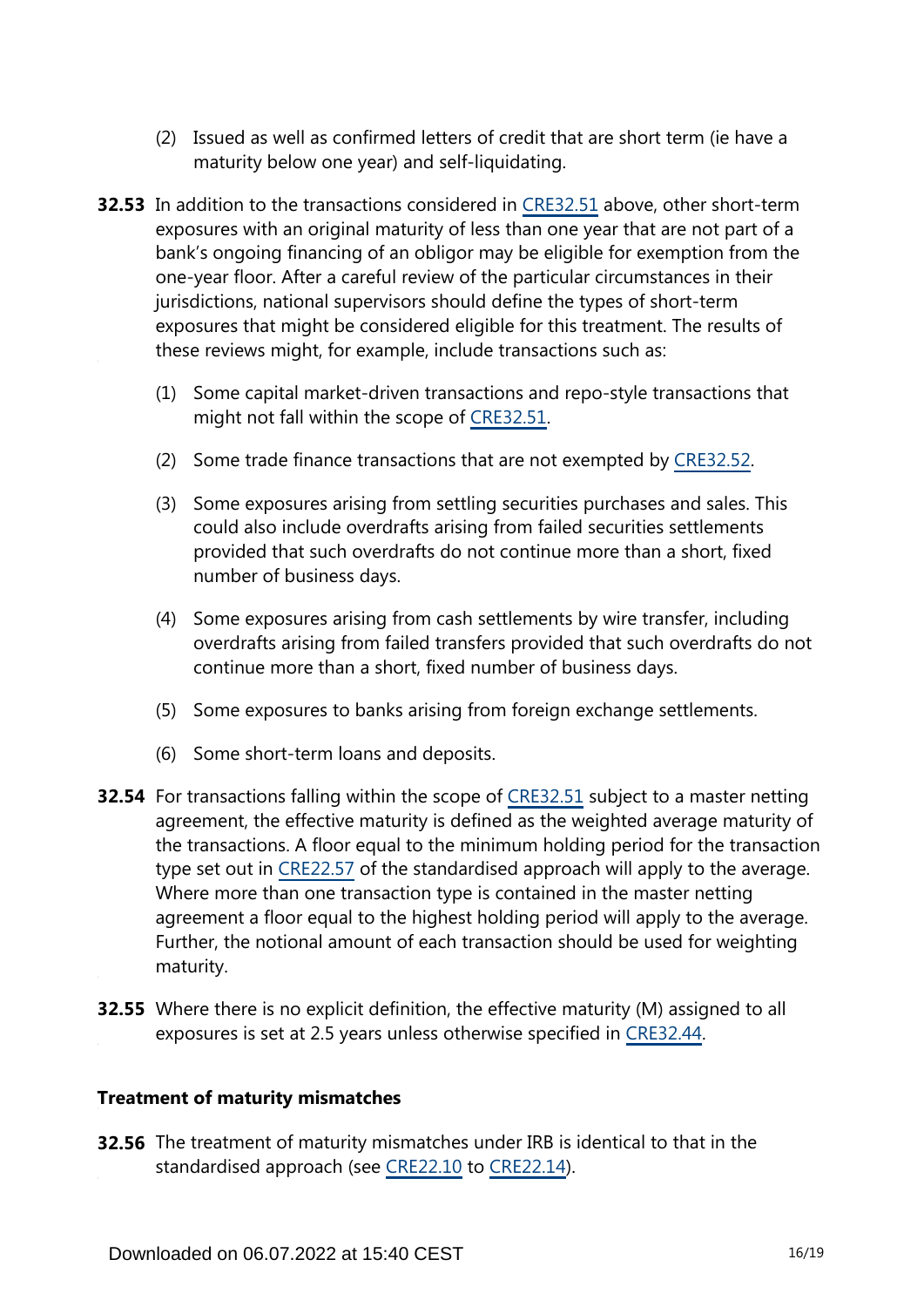# **Risk components for retail exposures**

**32.57** This section, [CRE32.57](https://www.bis.org/basel_framework/chapter/CRE/32.htm?tldate=20230101&inforce=20230101&published=20200327#paragraph_CRE_32_20230101_32_57) to [CRE32.67](https://www.bis.org/basel_framework/chapter/CRE/32.htm?tldate=20230101&inforce=20230101&published=20200327#paragraph_CRE_32_20230101_32_67), sets out the calculation of the risk components for retail exposures. In the case of an exposure that is guaranteed by a sovereign, the floors that apply to the risk components do not apply to that part of the exposure covered by the sovereign guarantee (ie any part of the exposure that is not covered by the guarantee is subject to the relevant floors).

## **Probability of default (PD) and loss given default (LGD)**

**32.58** For each identified pool of retail exposures, banks are expected to provide an estimate of the PD and LGD associated with the pool, subject to the minimum requirements as set out in [CRE36](https://www.bis.org/basel_framework/chapter/CRE/36.htm?tldate=20230101&inforce=20230101&published=20200327). Additionally, the PD for retail exposures is the greater of: (i) the one-year PD associated with the internal borrower grade to which the pool of retail exposures is assigned; and (ii) 0.1% for qualifying revolving retail exposure (QRRE) revolvers (see [CRE30.24](https://www.bis.org/basel_framework/chapter/CRE/30.htm?tldate=20230101&inforce=20230101&published=20200327#paragraph_CRE_30_20230101_30_24) for the definition of QRRE revolvers) and 0.05% for all other exposures. The LGD for each exposure that is used as input into the risk weight formula and the calculation of expected loss must not be less than the parameter floors indicated in the table below:

| Type of exposure                    | <b>Unsecured</b> | Secured                                                                                                            |
|-------------------------------------|------------------|--------------------------------------------------------------------------------------------------------------------|
| Mortgages                           | Not applicable   | 5%                                                                                                                 |
| QRRE (transactors and<br>revolvers) | 50%              | Not applicable                                                                                                     |
| Other retail                        | 30%              | Varying by collateral type:                                                                                        |
|                                     |                  | 0% financial<br>10% receivables<br>10% commercial or residential<br>$\bullet$<br>real estate<br>15% other physical |

LGD parameter floors for retail exposures

**32.59** Regarding the LGD parameter floors set out in the table above, the LGD floors for partially secured exposures in the "other retail" category should be calculated according to the formula set out in [CRE32.17.](https://www.bis.org/basel_framework/chapter/CRE/32.htm?tldate=20230101&inforce=20230101&published=20200327#paragraph_CRE_32_20230101_32_17) The LGD floor for residential mortgages is fixed at 5%, irrespective of the level of collateral provided by the property.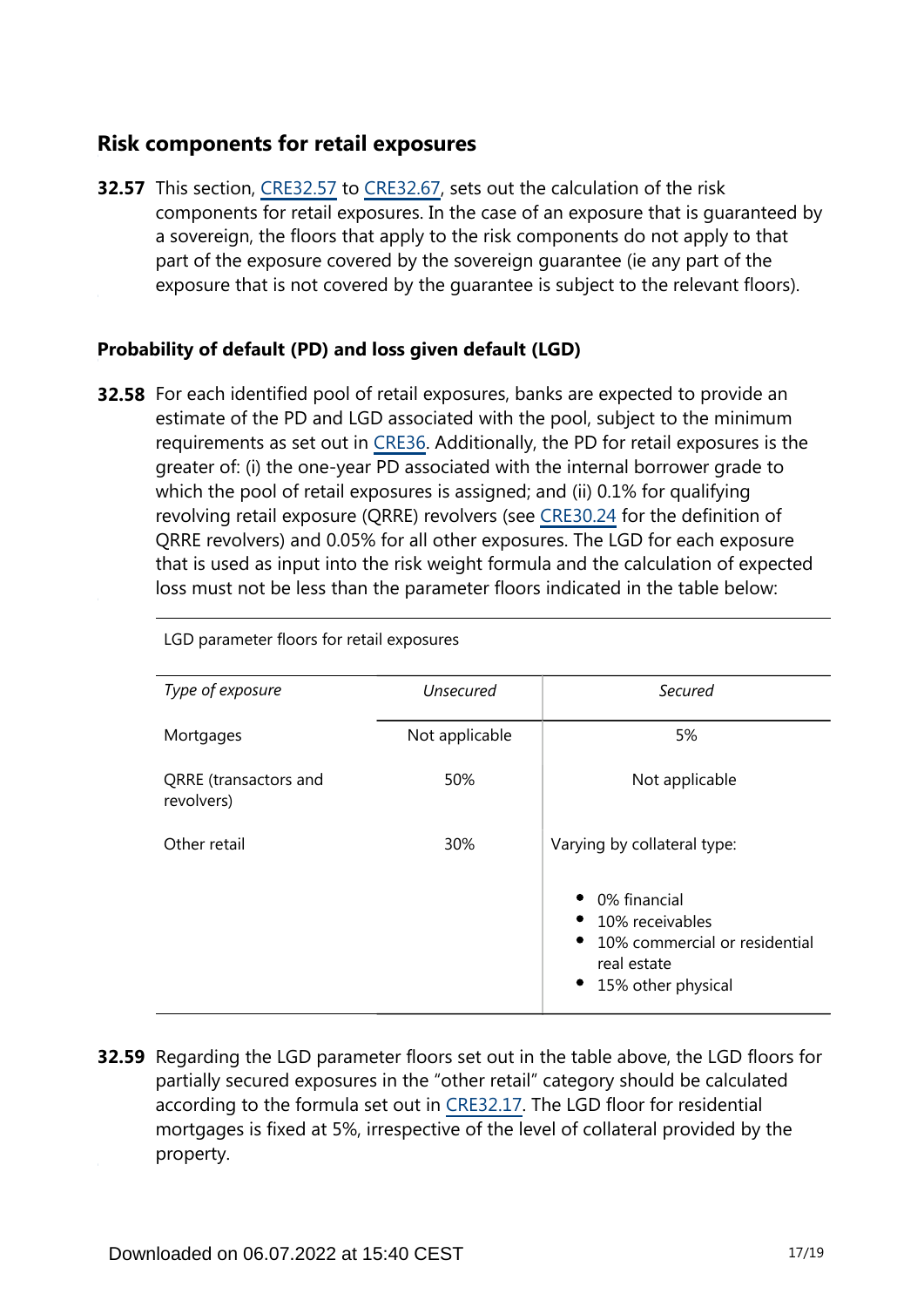#### **Recognition of guarantees and credit derivatives**

- **32.60** Banks may reflect the risk-reducing effects of guarantees and credit derivatives, either in support of an individual obligation or a pool of exposures, through an adjustment of either the PD or LGD estimate, subject to the minimum requirements in [CRE36.100](https://www.bis.org/basel_framework/chapter/CRE/36.htm?tldate=20230101&inforce=20230101&published=20200327#paragraph_CRE_36_20230101_36_100) to [CRE36.111](https://www.bis.org/basel_framework/chapter/CRE/36.htm?tldate=20230101&inforce=20230101&published=20200327#paragraph_CRE_36_20230101_36_111). Whether adjustments are done through PD or LGD, they must be done in a consistent manner for a given guarantee or credit derivative type. In case the bank applies the standardised approach to direct exposures to the guarantor it may only recognise the guarantee by applying the standardised approach risk weight to the covered portion of the exposure.
- **32.61** Consistent with the requirements outlined above for corporate and bank exposures, banks must not include the effect of double default in such adjustments. The adjusted risk weight must not be less than that of a comparable direct exposure to the protection provider. Consistent with the standardised approach, banks may choose not to recognise credit protection if doing so would result in a higher capital requirement.

#### **Exposure at default (EAD)**

- **32.62** Both on- and off-balance sheet retail exposures are measured gross of specific provisions or partial write-offs. The EAD on drawn amounts should not be less than the sum of: (i) the amount by which a bank's regulatory capital would be reduced if the exposure were written-off fully; and (ii) any specific provisions and partial write-offs. When the difference between the instrument's EAD and the sum of (i) and (ii) is positive, this amount is termed a discount. The calculation of risk-weighted assets is independent of any discounts. Under the limited circumstances described in [CRE35.4,](https://www.bis.org/basel_framework/chapter/CRE/35.htm?tldate=20230101&inforce=20230101&published=20200327#paragraph_CRE_35_20230101_35_4) discounts may be included in the measurement of total eligible provisions for purposes of the EL-provision calculation set out in chapter [CRE35.](https://www.bis.org/basel_framework/chapter/CRE/35.htm?tldate=20230101&inforce=20230101&published=20200327)
- **32.63** On-balance sheet netting of loans and deposits of a bank to or from a retail customer will be permitted subject to the same conditions outlined in [CRE22.68](https://www.bis.org/basel_framework/chapter/CRE/22.htm?tldate=20230101&inforce=20230101&published=20201126#paragraph_CRE_22_20230101_22_68) and [CRE22.69](https://www.bis.org/basel_framework/chapter/CRE/22.htm?tldate=20230101&inforce=20230101&published=20201126#paragraph_CRE_22_20230101_22_69) of the standardised approach. The definition of commitment is the same as in the standardised approach, as set out in [CRE20.94](https://www.bis.org/basel_framework/chapter/CRE/20.htm?tldate=20230101&inforce=20230101&published=20201126#paragraph_CRE_20_20230101_20_94). Banks must use their own estimates of EAD for undrawn revolving commitments to extend credit, purchase assets or issue credit substitutes provided the exposure is not subject to a CCF of 100% in the standardised approach (see [CRE20.92](https://www.bis.org/basel_framework/chapter/CRE/20.htm?tldate=20230101&inforce=20230101&published=20201126#paragraph_CRE_20_20230101_20_92)) and the minimum requirements in [CRE36.89](https://www.bis.org/basel_framework/chapter/CRE/36.htm?tldate=20230101&inforce=20230101&published=20200327#paragraph_CRE_36_20230101_36_89) to [CRE36.99](https://www.bis.org/basel_framework/chapter/CRE/36.htm?tldate=20230101&inforce=20230101&published=20200327#paragraph_CRE_36_20230101_36_99) are satisfied. Foundation approach CCFs must be used for all other off-balance sheet items (for example, undrawn nonrevolving commitments), and must be used where the minimum requirements for own estimates of EAD are not met.